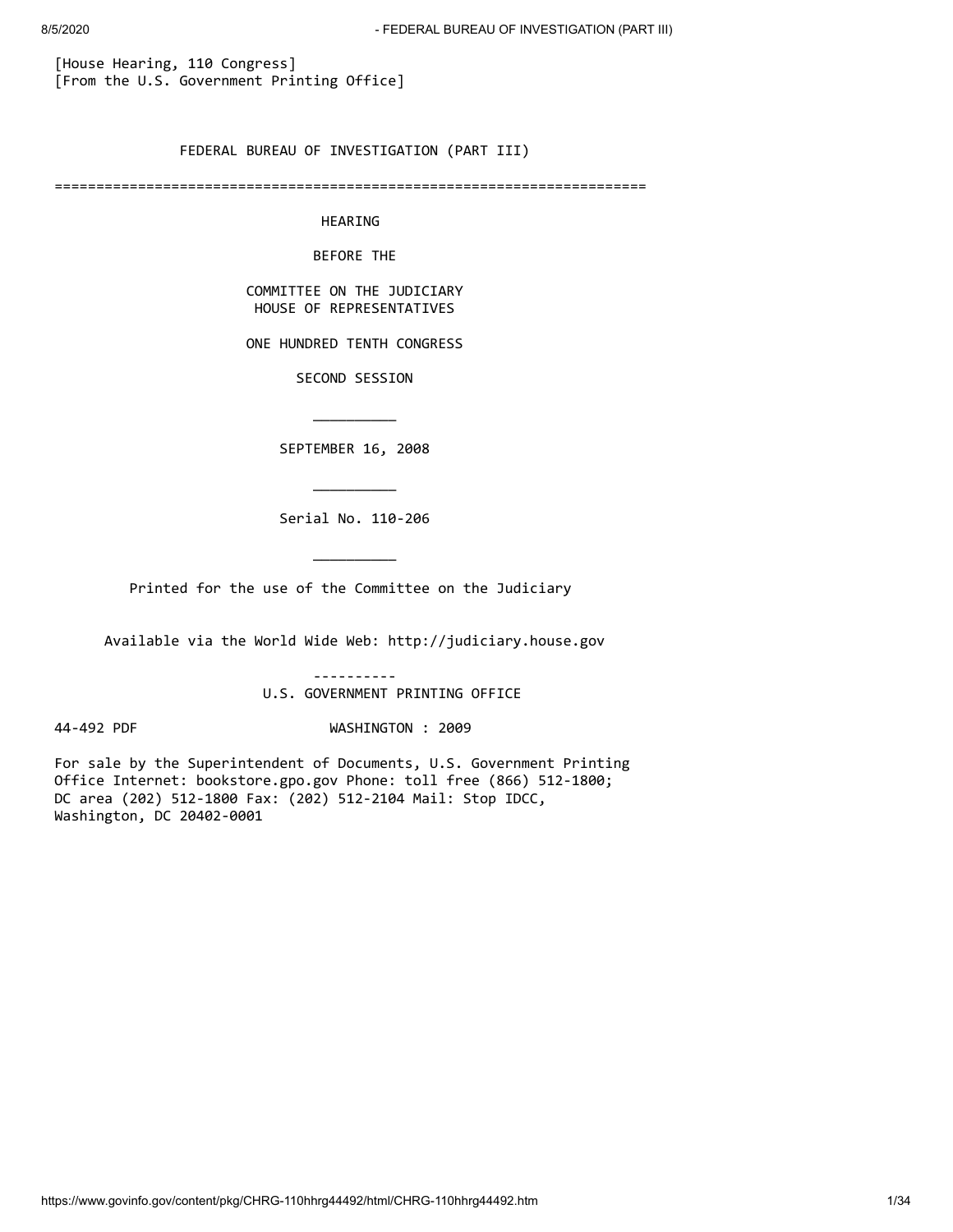COMMITTEE ON THE JUDICIARY

 JOHN CONYERS, Jr., Michigan, Chairman HOWARD L. BERMAN, California LAMAR SMITH, Texas RICK BOUCHER, Virginia F. JAMES SENSENBRENNER, Jr., JERROLD NADLER, New York **Wisconsin** ROBERT C. ``BOBBY'' SCOTT, Virginia HOWARD COBLE, North Carolina MELVIN L. WATT, North Carolina ELTON GALLEGLY, California ZOE LOFGREN, California and BOB GOODLATTE, Virginia SHEILA JACKSON LEE, Texas STEVE CHABOT, Ohio MAXINE WATERS, California DANIEL E. LUNGREN, California WILLIAM D. DELAHUNT, Massachusetts CHRIS CANNON, Utah ROBERT WEXLER, Florida RIC KELLER, Florida LINDA T. SANCHEZ, California DARRELL ISSA, California STEVE COHEN, Tennessee HANK JOHNSON, Georgia and J. RANDY FORBES, Virginia BETTY SUTTON, Ohio STEVE KING, Iowa LUIS V. GUTIERREZ, Illinois TOM FEENEY, Florida BRAD SHERMAN, California TRENT FRANKS, Arizona TAMMY BALDWIN, Wisconsin LOUIE GOHMERT, Texas ANTHONY D. WEINER, New York JIM JORDAN, Ohio ADAM B. SCHIFF, California ARTUR DAVIS, Alabama DEBBIE WASSERMAN SCHULTZ, Florida KEITH ELLISON, Minnesota

 Perry Apelbaum, Staff Director and Chief Counsel Sean McLaughlin, Minority Chief of Staff and General Counsel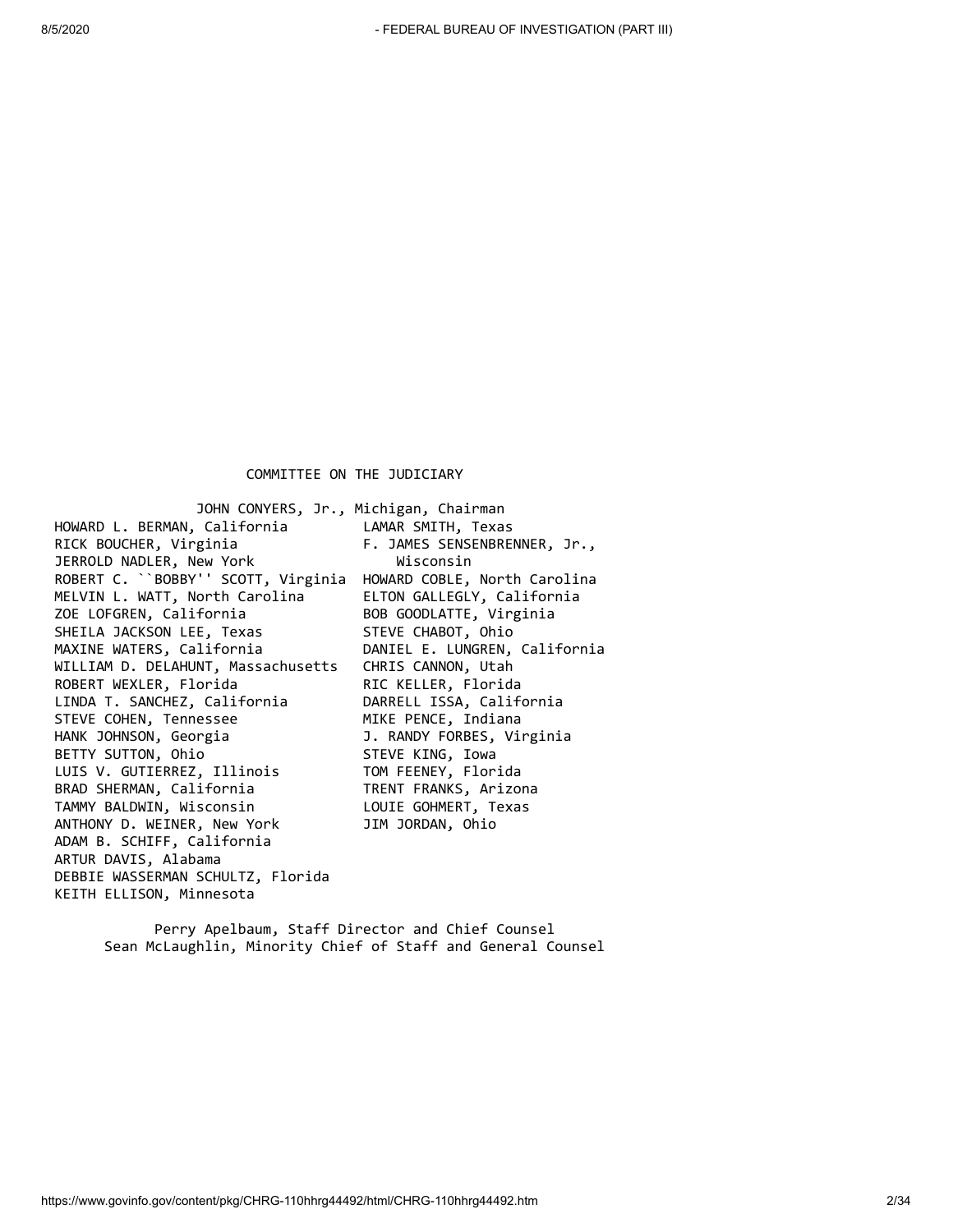# C O N T E N T S

----------

#### SEPTEMBER 16, 2008

ーンのことには、このことをしている。<br>Page

## OPENING STATEMENTS

| The Honorable John Conyers, Jr., a Representative in Congress    |    |
|------------------------------------------------------------------|----|
| from the State of Michigan, and Chairman, Committee on the       |    |
|                                                                  | 1  |
| The Honorable Lamar Smith, a Representative in Congress from the |    |
| State of Texas, and Ranking Member, Committee on the Judiciary.  | 2  |
| The Honorable Jerrold Nadler, a Representative in Congress from  |    |
| the State of New York, and Member, Committee on the Judiciary    | 3  |
| The Honorable Robert C. ``Bobby'' Scott, a Representative in     |    |
| Congress from the State of Virginia, and Member, Committee on    |    |
|                                                                  | 4  |
| The Honorable Louis Gohmert, a Representative in Congress from   |    |
| the State of Texas, and Member, Committee on the Judiciary       | 5. |

#### WITNESSES

| The Honorable Robert S. Mueller, III, Director, Federal Bureau of |                |
|-------------------------------------------------------------------|----------------|
| Investigation                                                     |                |
|                                                                   | $\overline{7}$ |
|                                                                   |                |
|                                                                   |                |

### APPENDIX

Material Submitted for the Hearing Record........................ 49

### FEDERAL BUREAU OF INVESTIGATION (PART III)

----------

https://www.govinfo.gov/content/pkg/CHRG-110hhrg44492/html/CHRG-110hhrg44492.htm 3/34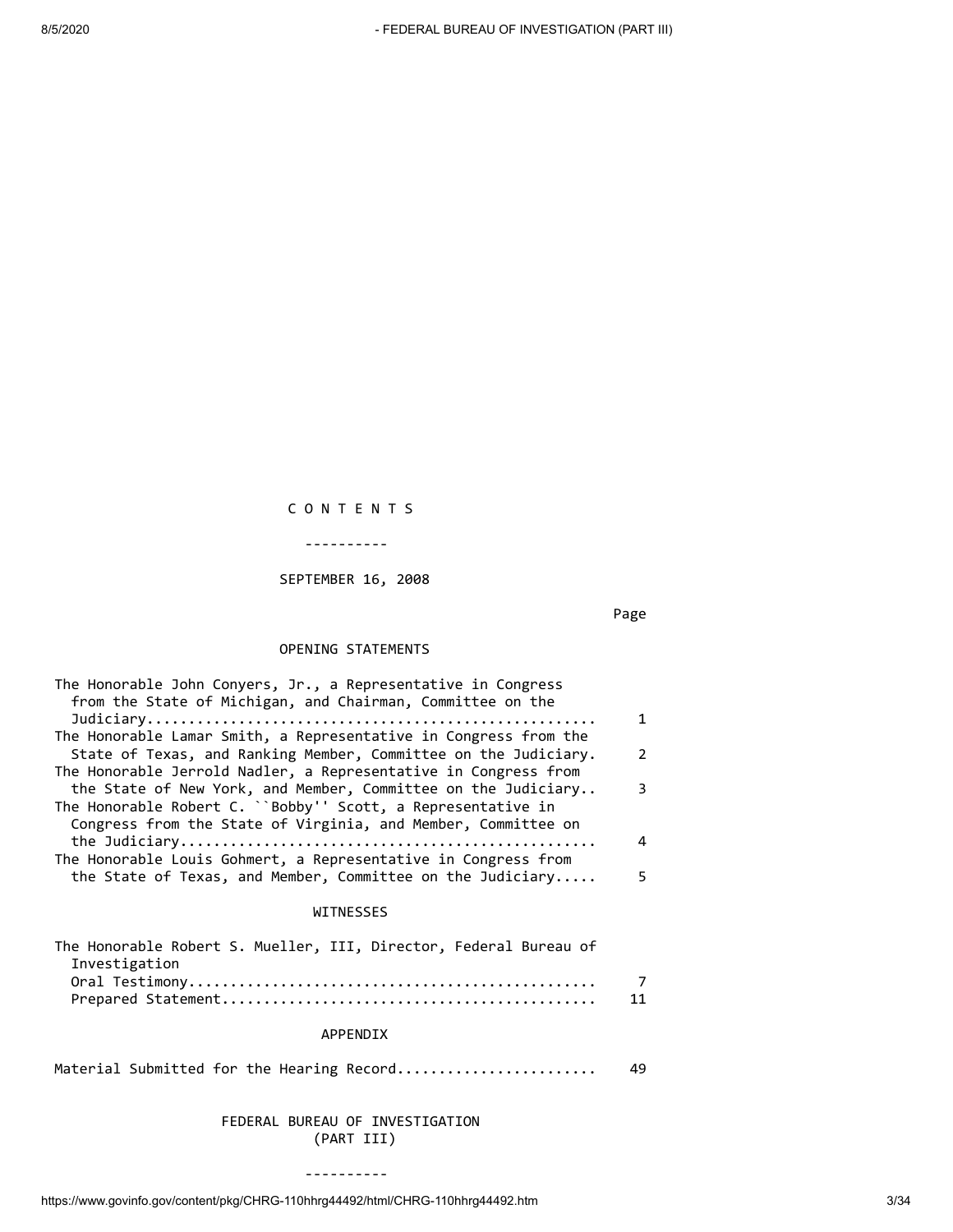TUESDAY, SEPTEMBER 16, 2008

 House of Representatives, Committee on the Judiciary, Washington, DC.

 The Committee met, pursuant to notice, at 10:17 a.m., in Room 2141, Rayburn House Office Building, the Honorable John Conyers, Jr. (Chairman of the Committee) presiding.

 Present: Representatives Conyers, Nadler, Scott, Lofgren, Waters, Delahunt, Sanchez, Cohen, Davis, Ellison, Smith, Coble, Goodlatte, Lungren, Issa, King, and Gohmert.

 Staff present: Robert Reed, Majority Oversight Counsel; Caroline Lynch, Minority Counsel; and Renata Strause, Majority Staff Assistant.

 Mr. Conyers. Good morning, ladies and gentlemen. We welcome Robert Mueller, our FBI director, to yet another hearing which he has graced us with his presence.

 The Federal Bureau of Investigation is the anchor of our Nation's Federal law enforcement and has the important responsibility of not only combatting crime, conducting surveillance, initiating investigations but now have the responsibility of dealing with the issue of terrorism on top of all their other existing duties.

 We appreciate the Bureau's efforts to get us answers on our letters, particularly the September 5 letter.

 Director Mueller, we are trying to get a proposed copy of the Attorney General FBI guidelines. We are trying to identify what specific safeguards will prevent improper undercover FBI spying against domestic groups and citizens, abusive investigation techniques like pretext interviews; and improper racial and ethnic profiling.

 I would also like a statement as to whether the guidelines of former Attorney General Edward Levy to protect against improper invasions of privacy were rescinded by former Attorney General Ashcroft and, if they were, will they be reinstated?

 We have numerous questions on the anthrax issue, and we need an explanation of the improper collection of reporters' phone records and what disciplinary action will be taken for the FBI's improper collection of reporters' phone records and abuses, particularly concerning exigent letters and national security letters.

 And, finally, we need to know how many FBI agents were devoted to mortgage fraud issues before and after a top FBI official warned about this problem back in 2004. Included in that is, of course, an explanation of why fewer resources were devoted to mortgage fraud after the 2004 warnings.

 So that is all we want to know, and that is why we welcome you here this morning.

 I would like now to turn to the distinguished Ranking Member of House Judiciary Committee Lamar Smith of Texas.

 Mr. Smith. Thank you, Mr. Chairman. And, Mr. Chairman, your opening statement did pretty much cover the entire arena, I do believe.

 Director Mueller, thank you for appearing again before the Judiciary Committee. We appreciate your willingness to do so.

 Mr. Chairman, on Thursday we observed the seventh anniversary of the tragic events of September 11, 2001. As a Nation, we also breathed a sigh of relief that in 7 years we have not had a single foreign terrorist attack on American soil. That fact is not an accident and does not reflect a lack of effort on the part of our enemies. Many plots have been prevented.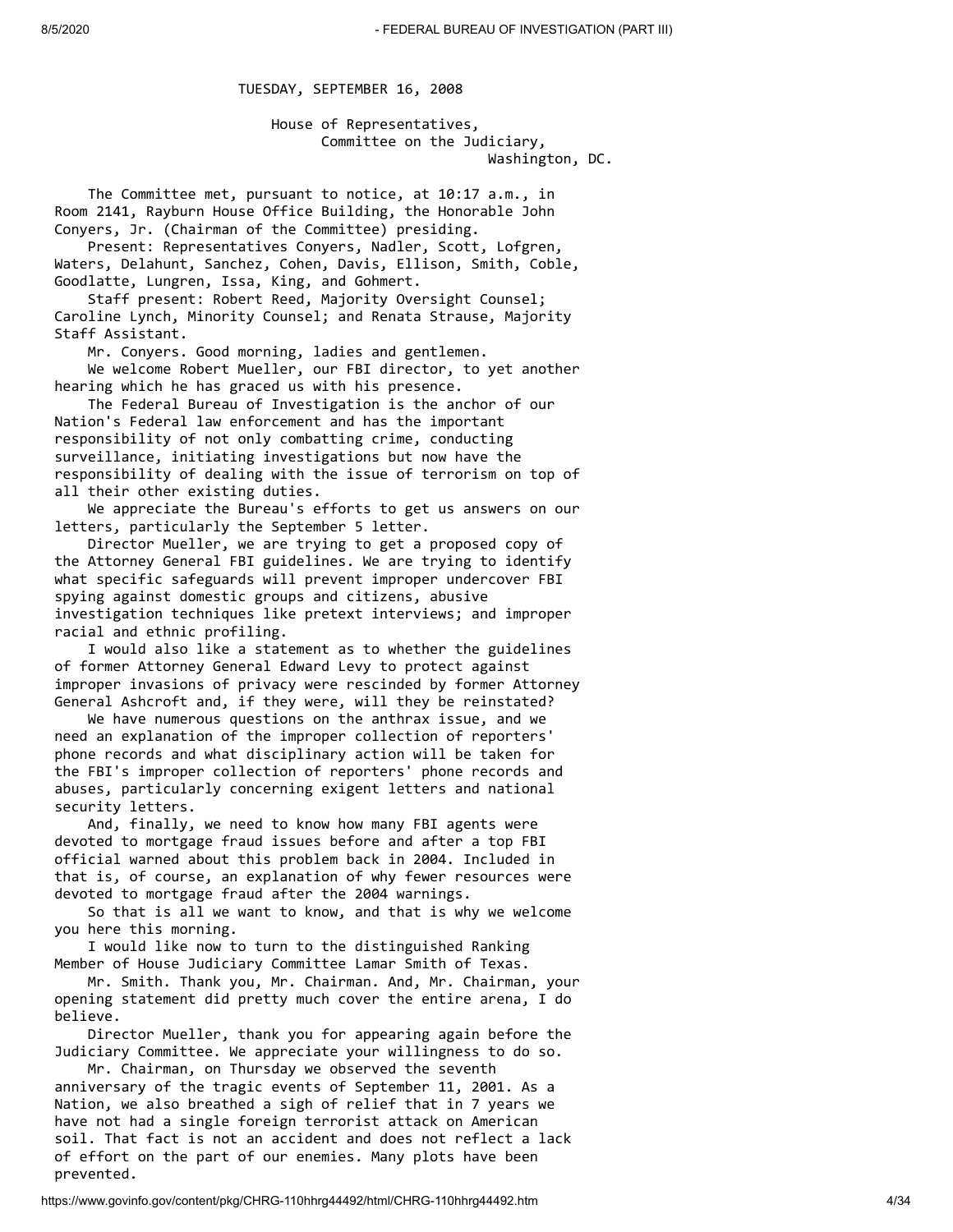I would like to congratulate Director Mueller and all the dedicated men and women he leads for him tremendous work in keeping this country safe. Due to his leadership and the tireless efforts of the men and women of the FBI, the Department of Justice and many others throughout the Federal Government, the Nation has enjoyed a level of safety that, in all honesty, most of us feared unlikely in the immediate aftermath of those attacks.

 After September 11, the Bureau became the primary investigative agency tasked with not only investigating a crime after it has been committed but also with investigating terrorism and national security threats to prevent another catastrophic attack on our country.

 This fundamental shift in duties is much easier said than done. It has required the Bureau to reshape its goals, how its trains its agents and its investigative techniques. It also has required the Bureau to break down the layers of bureaucracy to effectively collect, analyze and act on intelligence.

 The Bureau and the Justice Department have been careful to review practices and procedures in order to ensure the strongest tools are available to prevent future terrorist attacks. And while I commend your many strides in this direction, we both agree that these efforts must continue.

 Recently the Bureau and the Department of Justice informed Congress of their work to revise the Bureau's investigative guidelines so that the tools available for criminal investigations would also be available when assessing potential terrorist threats.

 While the FBI continues its work to become a preventionfocused institution, it is also important that it continues to investigate traditional and newly emerging crimes, including public corruption, gang violence, mortgage fraud and whitecollar crime, child exploitation and intellectual property theft.

 Protecting our Nation from those who wish to do it harm, whether through acts of terrorism, violent crime, crimes against our children or other criminal enterprises, requires constant vigilance. It requires the FBI and Congress to remain at least one step ahead of the criminals themselves.

 Finally, I would like to congratulate the Bureau on 100 years of service to the American people. During the past century, FBI agents have investigated our Nation's most serious crimes and handled high-profile cases, including investigations into the Oklahoma City bombing, the Unabomber, Al Capone, Bonnie and Clyde, Nazi spies, Robert Hanssen and Enron.

 The success of the FBI is not the result of people simply doing their jobs. As new threats develop, law enforcement officials are constantly charged with finding new methods to combat these threats. Americans have never needed the FBI more, and today, after 100 years of service, we continue to be grateful for the FBI and all that it has done and is doing to protect us.

 I thank you, Mr. Chairman, and I will yield back. Mr. Conyers. Thank you.

 The Chair recognizes the distinguished Chairman of the Constitution Subcommittee, Jerry Nadler, of New York.

Mr. Nadler. Thank you, Mr. Chairman.

 Director Mueller, I appreciate you being here to testify before the Judiciary Committee once again.

 As you saw from the September 5 letter that the Chairman and Mr. Scott and I sent, as a Committee, we have many issues to discuss with you. These topics include how the FBI handled the anthrax investigation, whether the FBI has been vigilant enough in fighting mortgage fraud and the new Attorney General Guidelines regarding the FBI.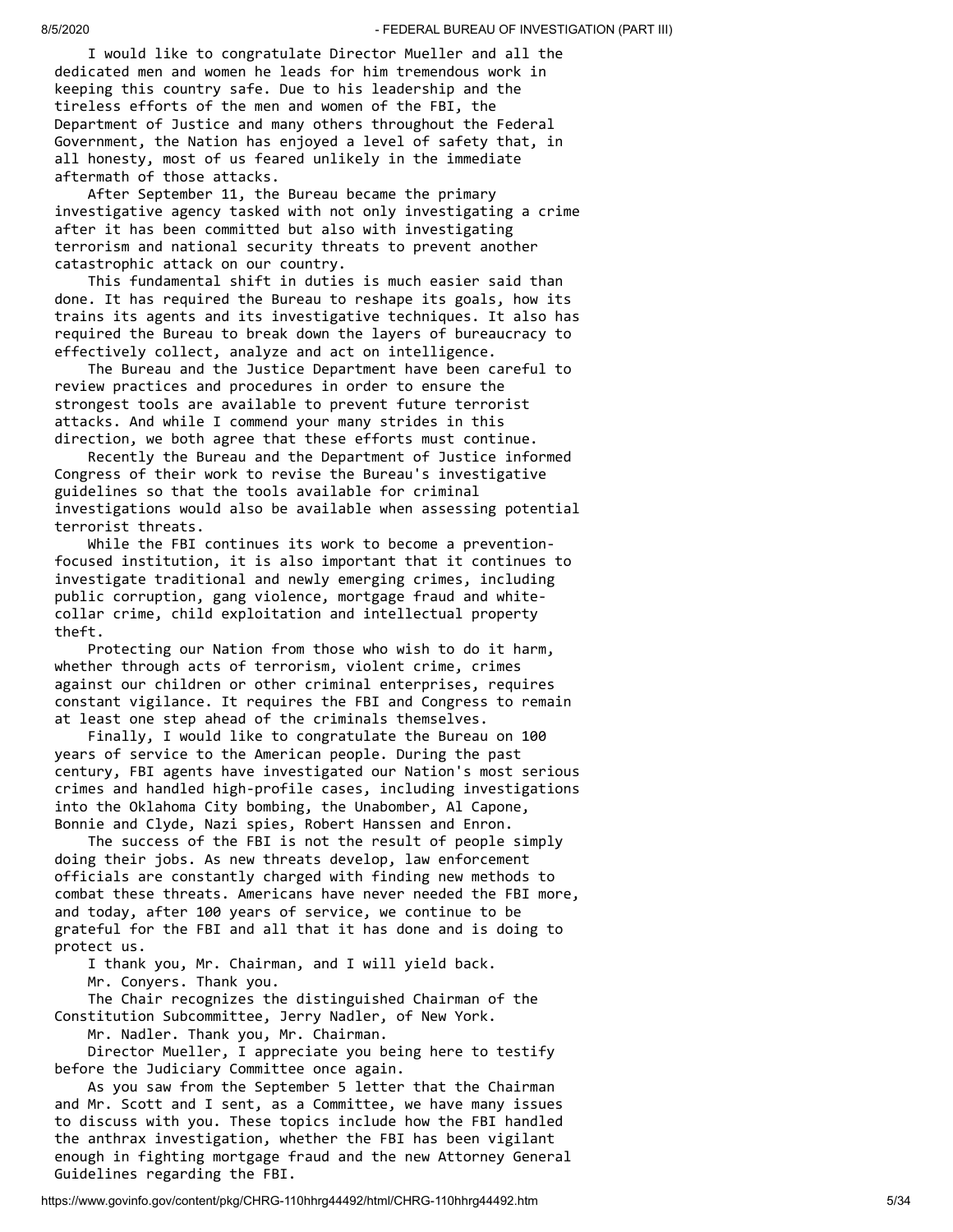As you may recall, we asked for written responses in advance of the hearing. Unfortunately, we did not receive that response until last night, and not having those answers until just before today's hearing makes meaningful oversight much more difficult. The executive branch and the American people benefit when Congress is exercising its constitutional responsibility to conduct oversight.

 In particular, we are very interested in discussing the new guidelines regarding the FBI. I am sure Members will be asking many questions about them. Since we have not yet been given the actual text of the guidelines to keep and review, here again, the Committee's oversight role is unnecessarily more difficult. And I must, at this point, register my displeasure with the decision by the FBI to show the guidelines to staff but not to allow them to keep a copy or not to allow the Committee to see it.

 These guidelines are not secret, they are going to be public in a few weeks, and I don't understand how it serves the purposes of open government to keep from the Committee to this moment guidelines that are going to be open in public in a few weeks as if it is the purpose of the FBI to make sure that the Committee doesn't have enough information to ask intelligent questions before they go into effect. I am sure that is not the purpose. Perhaps you will tell us what the purpose of that secrecy policy is.

 From what I know about them, I am very concerned about the expanded authority being given to FBI agents. The ability to conduct physical surveillance, conduct pretext interviews, and so forth, in terrorism investigations without having to suspect a crime has occurred and without getting the approval of a supervisor leaves room for racial profiling and other forms of discriminatory treatment.

 We have seen problems before when we gave too much authority to the FBI with respect, for example, to the national security letters. Two Department of Justice IG reports detailed widespread abuses. Peoples' private information was improperly accessed by the government, and almost everyone who receives an NSL is gagged from talking about it, a potential violation of the First Amendment.

 I don't think the FBI has demonstrated that it is using its expanded NSL authority appropriately. There is legislation that I have introduced which would address these problems. Among other provisions, it would reform NSL's and better protect American civil liberties and constitutional rights.

 I also would like to discuss the FBI's investigation into the anthrax case. Many serious questions have been raised about the arguments and evidence the FBI has shown. These questions have not been answered, and many outstanding issues remain. I am glad you are here this morning so we can get some answers.

 With that, I want to again thank Director Mueller for being here. I look forward to hearing his testimony and his answers to questions.

I thank the Chairman.

I yield back the balance of my time.

Mr. Conyers. Thank you.

 The Chair recognizes a Member who has worked on the issues of crime in this Congress and in the country for many years. He is Bobby Scott of Virginia, and we recognize him and yield to him now.

Mr. Scott. Thank you, Mr. Chairman.

 And thank you, Mr. Director, for appearing with us today. There are a number of questions, and the format we have is insufficient to get into an in-depth dialogue on all the issues that we want to get into, so we will just mention those and, hopefully, we will get many of the responses in writing from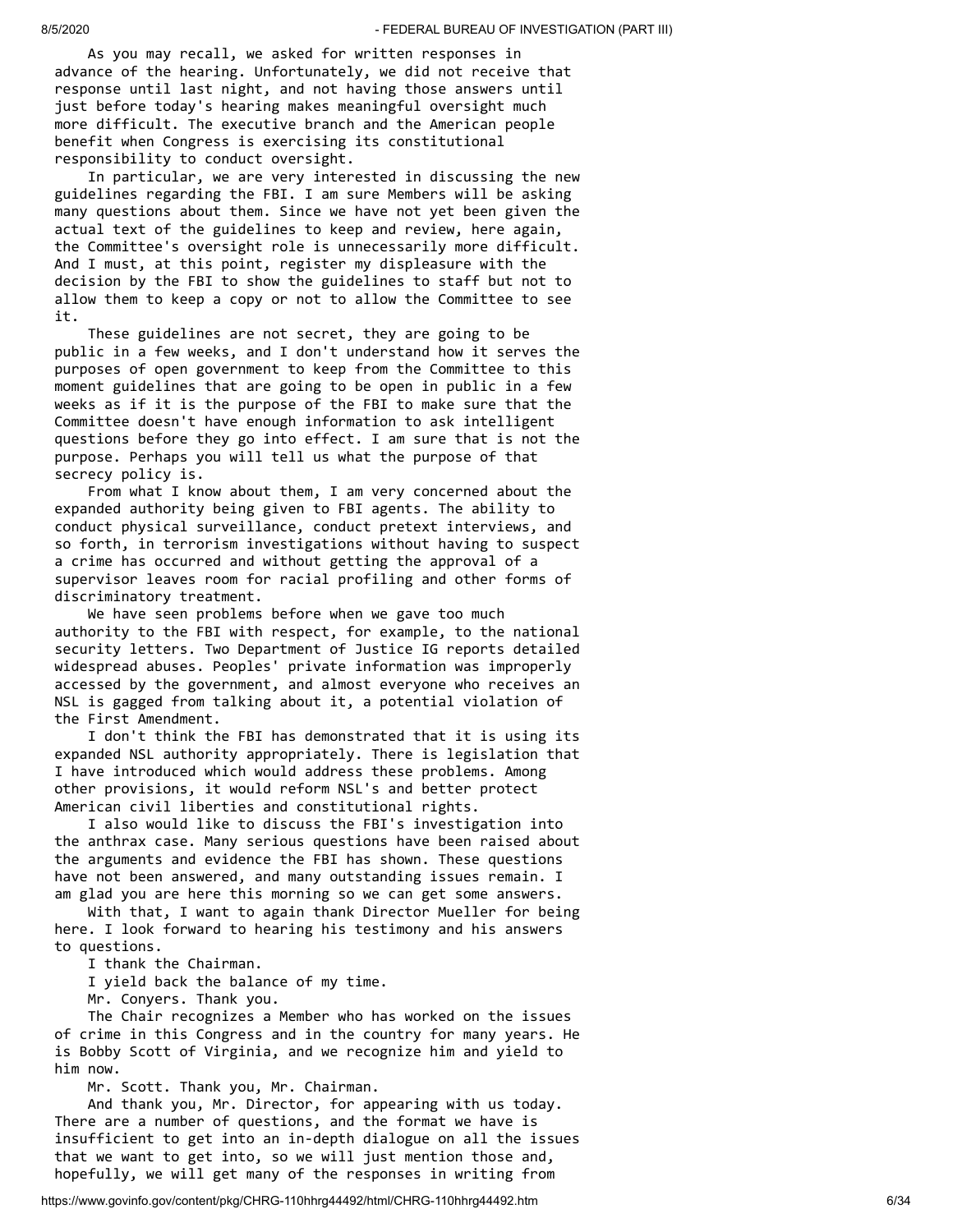you on the issues.

 In addition to those articulated by the Chairman of the Constitution Subcommittee, there are several others that we would like to get a status report on, one of which is the contractor abuse. There apparently are billions of dollars unaccounted for in Iraq, and we understand that there are some investigations going on as to whether or not crimes were committed as a result of that, and hopefully we can follow up on that.

 As you know, another issues involves torture and prisoner abuse. It is my understanding that the FBI has been fairly good on this issue, having a protocol that does not allow agents to torture, but there seems to be some evidence that agents were there when others were not so restrained, and we would like some information on that.

 On background checks, the FBI database, according to a 2006 Department of Justice report, indicated that for approximately 50 percent of the records, the final disposition information was not there so that a person who was arrested would have the arrest show up on the record but the subsequent exoneration would not show up on the record. We would like to see what we are doing or what we need to do to make sure the background check information is as up to date as possible.

 On the mortgage fraud issue, obviously, today and yesterday it is a very high priority. Trillions of dollars, obviously, being lost in the stock market as a result of potential crimes that have been committed and mortgage fraud. If money has been lost, somebody has made the money, and we want to find out what progress has been made on mortgage fraud.

 On identity theft, when we passed the Identity Theft Penalty Enhancement Act several years ago, we allocated \$10 million to the department to track down identity theft and be interested to know what kind of progress we are making on that.

 Over the weekend ``60 Minutes'' reported on a problem in laboratories involving ballistic tests--the reliability of some ballistics tests--and suggested that there may be some in jail today based on tests that have subsequently been found not to be reliable. We would like to see what we are doing to make sure that justice prevails in that situation.

 Finally, two other issues. We have had many complaints about crimes being committed by United States persons over in Iraq, and jurisdiction and who would prosecute such crimes has been the issue. Has the FBI actually followed through, investigated and prosecuted crimes that are committed by U.S. persons abroad?

 And, finally, in the civil-rights area, does the FBI have jurisdiction and an interest in voter-fraud cases. For example, if registrars are illegally discouraging voters from registering, does the FBI have jurisdiction over those kinds of cases.

 Look forward to your responses, either here today or in writing later, to those issues and the ones that the gentleman from New York mentioned.

 And with that, I be appreciate, Mr. Chairman, the opportunity to be here today and yield back the balance of my time.

Mr. Conyers. Thank you, Chairman Scott.

 I am now pleased to recognize Mr. Louis Gohmert of Texas, the Ranking Member on the Crime Subcommittee.

Mr. Gohmert. Thank you, Mr. Chairman.

 And thank you, Director Mueller, for being here today. Yesterday we passed a bipartisan resolution congratulating the FBI on 100 years of service. The FBI, obviously, was born out of a very difficult time in this Nation's history, and here

we are 100 years later reliant so heavily on the FBI, and we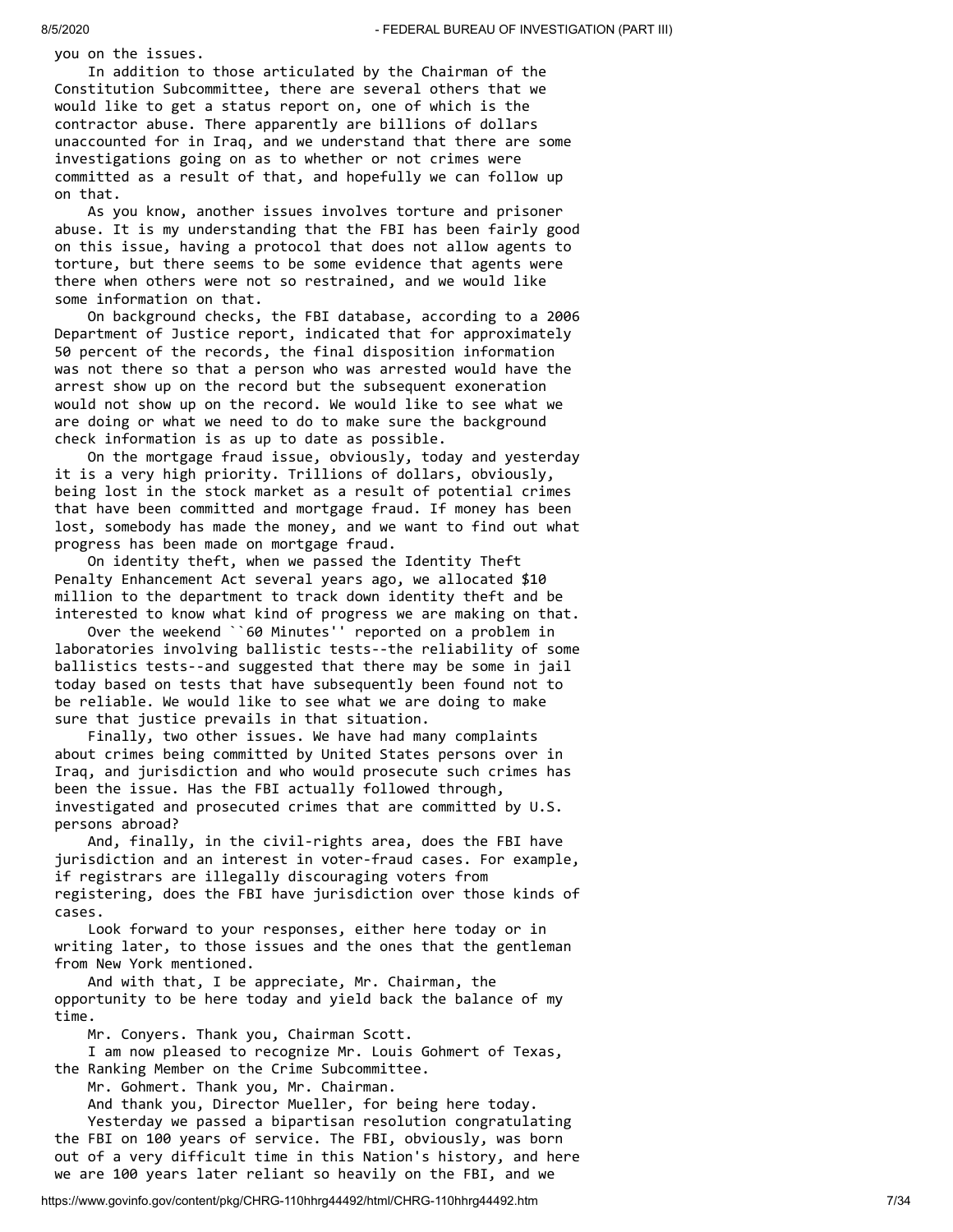truly do appreciate the hard work and the dedication of the men and women of the FBI.

 Since the 2001 terrorist attacks, the FBI has had the difficulty of balancing their traditional criminal investigations with new responsibilities, conduct national security and counterterrorism investigations, and that certainly has not been a simple task. Unfortunately, we continue to hear about mistakes or misuses by the FBI of investigative authorities, particularly within the area of national security.

 We know from the IG's 2007 report that on 739 occasions the FBI obtained telephone toll billing records or subscriber information from three telephone companies without first issuing NSL's or grand jury subpoenas. We know these exigent letters were signed by the FBI headquarters' Counterterrorism Division, personnel who were not authorized to sign NSL's. We have heard testimony here and also have heard from other sources about how badly undermanned the Counterterrorism Division may be and that it is a very difficult assignment that most do not relish the idea of having to go serve in.

 We know that the personnel regularly issued NSL's seeking electronic transactional records exclusively from control files, rather than investigative files, which is a practice not permitted under FBI policy. But what we didn't know until recently is that exigent letters were issued in 2004 on four reporters for The New York Times and The Washington Post stationed in Indonesia.

 Personally, I have had concerns about The New York Times releasing classified information and whether or not some laws may be violated, and that it may be appropriate to do a thorough investigation of how that all came about, but still we have to utilize legal bases to go after such an investigation. As we talked about in a prior hearing, when law enforcement breaks the law, who has authority to raid their offices? Who has authority to get a subpoena and go look at records there in those offices?

 It is my understanding that, following the 2007 IG report, the FBI, under your leadership, Director, had ceased use of exigent letters altogether. It is troubling to continue to hear about issues that arise, we think we have dealt with them and then something else come up. And as you now talked about, I continue to wonder if some of these issues arise as a result of the 5-year-up-or-out policy that has forced, under some accounts, thousands of years of experienced staff to leave, rather than being willing to come to Washington at the end of your 5-year term.

 I have been concerned about this policy for sometime. I thought it was hundreds, but there has been information recently we have lost thousands of years of experience.

 And I look at the director of the FBI: Would I want someone serving there with a cornucopia of experience that you have as a servant of this Nation, or would I want somebody with 6 years' experience? I know which I would want, and I would love to have that go back to being the policy in the local offices as well.

 In any event, Director Mueller, knowing your background- you are a patriot, you are a hero, you truly have a servant's heart to protect this country, and we appreciate that. I know you care deeply, but I also know that some of the seasoned agents--well, the seasoned agents that we have lost also felt the same way about this country. They love it as well.

 But I look forward to hearing your thoughts on these issues. Hopefully, we can address them so these don't keep coming up, and I thank you for your appearance here today. Thank you.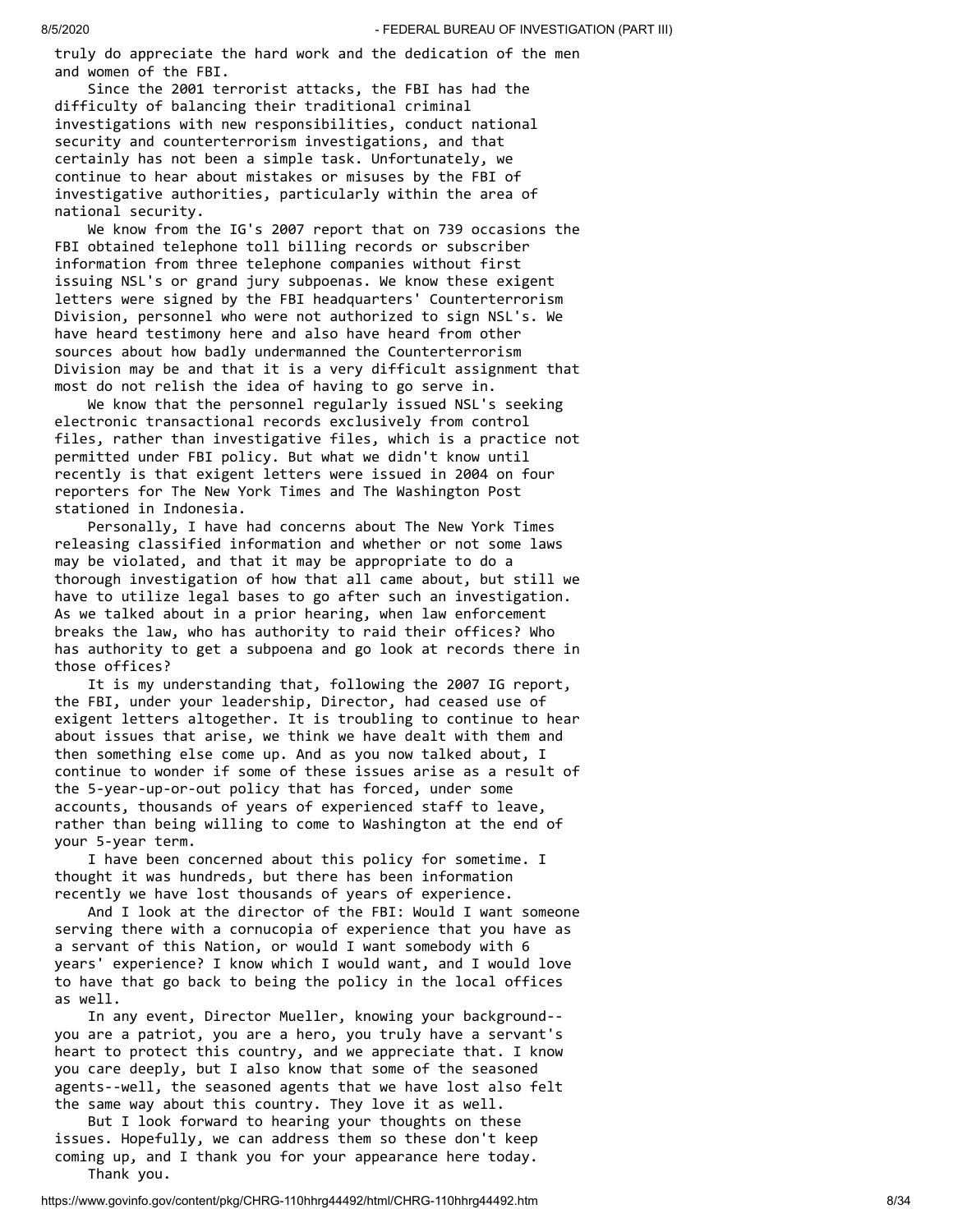Mr. Conyers. Thank you, Judge Gohmert.

 We are pleased to have Robert Mueller, III, director of the FBI since September 4, 2001. He has had a long career in public service and in the law as well. He has been an assistant United States attorney in San Francisco and in Boston and in Washington, D.C. He served as assistant attorney general for the Criminal Division in the early 1990's, returned to San Francisco in 1998 as a United States attorney and has also been in private practice on at least two occasions with prominent national law firms. He was called back from San Francisco to Washington in early 2001 to be acting deputy attorney general, where he served until assuming his current post.

Once again, we welcome you to the Committee.

#### TESTIMONY OF THE HONORABLE ROBERT S. MUELLER, III, DIRECTOR, FEDERAL BUREAU OF INVESTIGATION

 Mr. Mueller. Good morning, Chairman Conyers, Representative Smith and Members of the Committee. I am indeed pleased to be here today to answer your questions.

 When I have come before the Committee in the past, I have discussed the FBI's transformation, and I have recounted our many, what I believe to be, improvements and accomplishments. Marking milestones is about more than looking backward, it is also about looking forward. So today I want to focus on what the FBI is doing and will continue to do in order to ensure that we serve the American public for the next 100 years.

 In the interest of time, I will focus on four specific areas: intelligence, technology, human capital and the new Attorney General Guidelines, to which you have alluded. By giving attention to these and similar areas, we will be prepared to confront the threats of the future, from mortgage fraud to terrorism, from crimes against children to violent gangs.

 First, intelligence. Intelligence is crucial to every investigation and operation that the Bureau undertakes. The FBI has always excelled at gathering intelligence, even if we did not always call it that, and utilizing that intelligence--those facts--to build cases that led to courtroom convictions.

 After September 11, we realized that we also had to strengthen our intelligence analysis and sharing. I have discussed our efforts in great detail in the past, from ramping up, hiring and training of intelligence analysts to establishing the Directorate of Intelligence and then the National Security Branch at headquarters.

 But intelligence gathering does not happen in headquarters, it happens out in the communities we serve. And so each field office established a field intelligence group made up of agents, analysts, linguists and surveillance specialists. These are the operational arms of our intelligence program and crucial as well as--and crucial to their efforts are our partnerships with other Federal, state and local agencies.

 Their work is not limited to counterterrorism threats. For instance, field offices near research universities or defense contracting firms are also focusing on potential espionage or proliferation threats. Offices along the Southwest border are focusing on violent transnational gangs. And our offices around the country, from large cities to rural areas, are concerning themselves with violent crime.

 To accelerate our improvements in our intelligence capabilities, we established what we call a Strategic Execution Team to help us assess our intelligence program, evaluate best practices, decide what works, what does not work and then standardize it across the Bureau. And that effort continues and has been integral to the FBI's effort as a full partner in the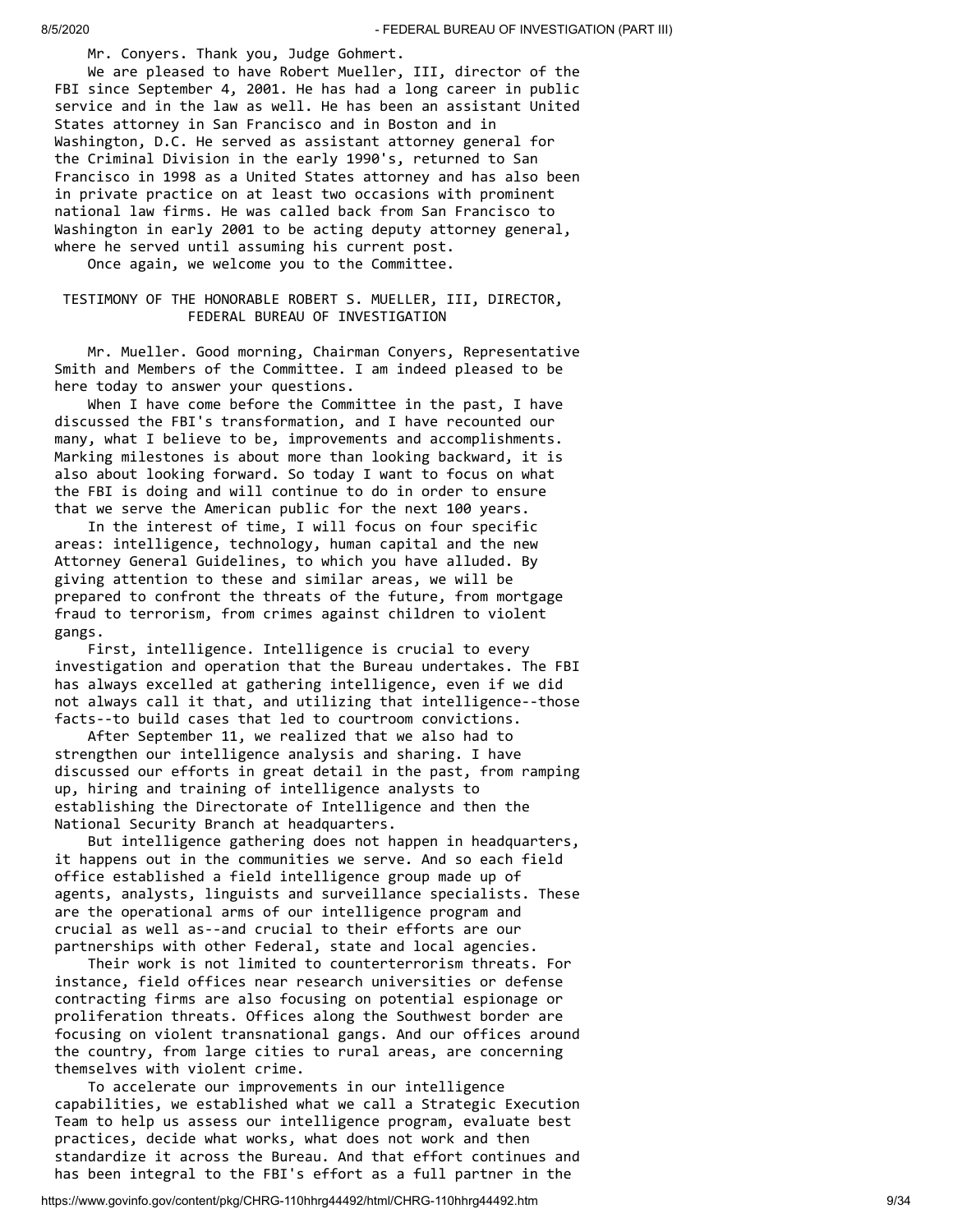wider intelligence community.

 We regularly share intelligence with our partners in more than 18,000 state and local law enforcement agencies around the country. We also collaborate closely with our international counterparts, and as the world continues to flatten and threats continue to migrate across borders, it is more important than ever for the FBI to be able to develop and disseminate information that will assist our partners.

 Second, we have made substantial progress in replacing and transforming the FBI's information technology systems to help us confront current threats and mission needs. Sentinel, a Webbased case-management system designed to support both our law enforcement and intelligence mission, is progressing on time and within budget. The first phase was successfully deployed in June, and the remaining phases will continue to deliver additional capability through the end of the program in the summer of 2010.

 We have also expanded our desktop Internet access to over 19,000 agents, analysts, task force and support personnel, and when completed, we anticipate approximately 39,000 desktops will have been deployed at all FBI locations.

 In addition we have deployed over 20,000 BlackBerrys that have e-mail Internet browsing and custom features, and we are deploying other information technology systems that will dramatically enhance our ability to efficiently carry out our mission.

 Third, as you know, we have been hard at work continuing to build a strong human resources program to ensure we have optimal recruiting, hiring, training and retention for our employees. Historically, the FBI has attracted recruits from law enforcement, legal, military communities, particularly to fill our special-agents ranks, and this has served us well as a law enforcement agency. But as we have developed into a national security organization, we also require employees with specialized skills: intelligence analysts, scientists, linguists, computer experts.

 We are strengthening our relationships with universities as a primary source of recruiting individuals who want to build a career in national security at the FBI. We are conducting a separate targeted intelligence hiring initiative to bring hundreds more intelligence analysts on board. Our programs are modeled after successful programs in other intelligence agencies, as well as in corporate America.

We have worked hard to develop and provide more training opportunities for employees at all levels, and we are focused not just on building isolated skills but on building a culture of leadership.

 The FBI has always been fortunate to have tremendously talented leaders. Many of them rose through the ranks of the Senior Executive Service, some were recruited from outside the FBI, and others simply led from whatever position they held. But we cannot have leadership on an ad hoc basis. We must continue to have an ethos of leadership at levels.

 Fourth, while our employees are collecting, analyzing and sharing intelligence under an improved internal framework, they will also be operating under new investigative guidelines.

 Let me spend a few moments discussing the new Attorney General Guidelines for domestic FBI operations, which are in the process of being finalized and which have been briefed to your staff. With the input of this Committee, it is my hope and expectation that we can make these guidelines effective for agents operating in the field in the near term.

 Up to now, special agents have depended on several sets of guidelines to guide their investigations. Each set was tailored to a particular program area and, therefore, different rules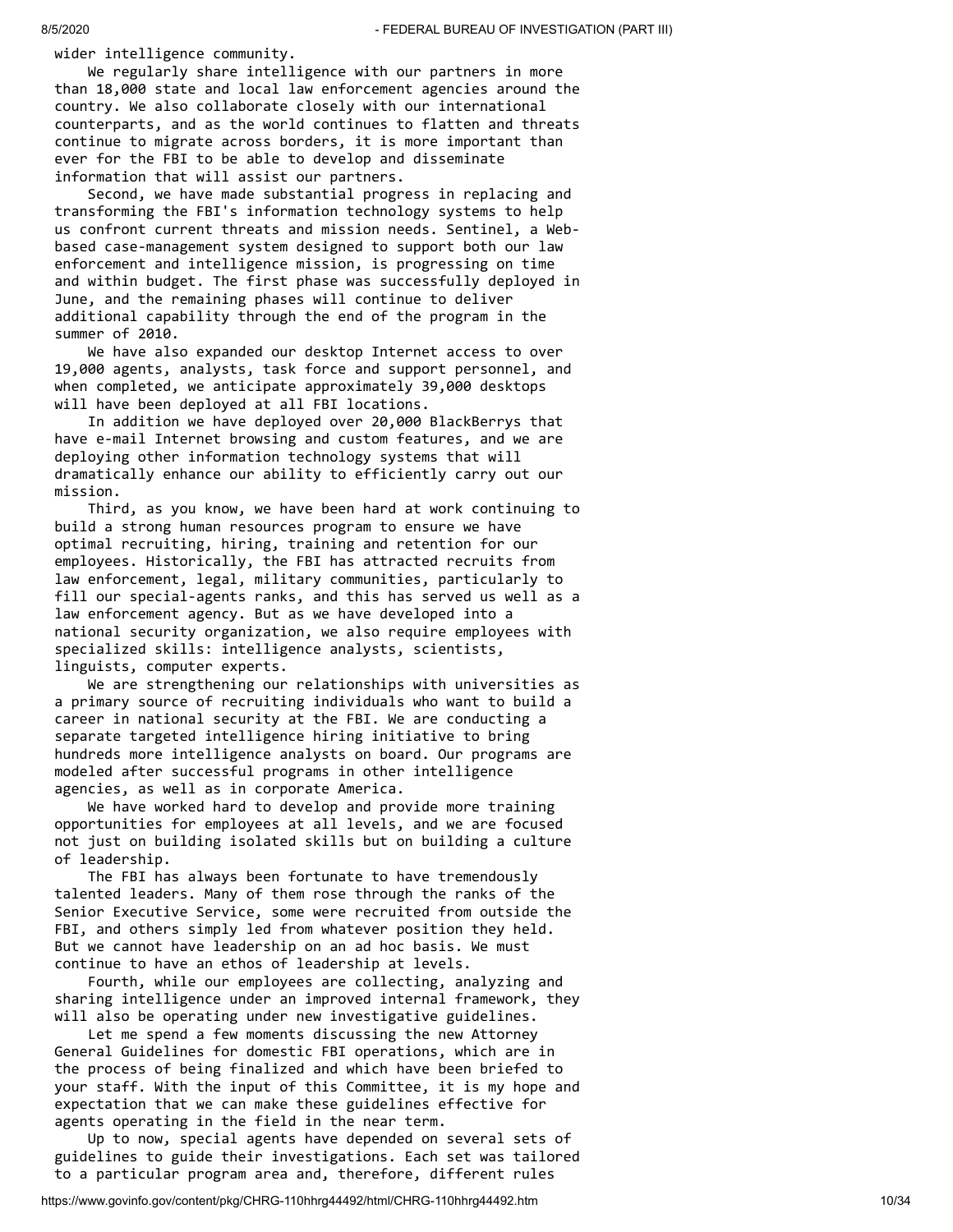governed different types of investigations. These differences were especially pronounced for national security investigations versus criminal investigations.

 To give you a few examples, in the guidelines governing national security investigations prohibited recruiting or tasking sources unless the FBI had at least a preliminary investigation open. They also prohibited physical surveillance other than casual observation, while the general crimes guidelines, which governed other criminal investigations, did not contain these limitations. So, ironically, in my cases an agent could readily use physical surveillance to watch a suspected smuggling route for drugs or counterfeit blue jeans but not for a terrorist bomb.

 In the past these rules may have been sufficient and appropriate to the threats they were meant to address, but criminal threats and national security threats do not now fall neatly into separate categories. The threat of today and of the future is a dangerous convergence of terrorists, hostile foreign governments and criminal groups operating over the Internet and through interconnected sophisticated networks.

 We may see organized crime laundering money for drug groups, drug groups selling weapons to terrorists, terrorists committing white-collar fraud to raise money for their operations and, most threatening of all, hostile foreign governments arming terrorists with an arsenal of biological, chemical or radiological weapons.

 Different rules should not apply depending on how the agent decides to describe what he or she is investigating.

 I must emphasize that the new guidelines are not designed to give the FBI any broad new authorities. The new guidelines will--the last vestige of the wall separating criminal and national security matters. They will replace five separate sets of guidelines with a single uniform set of rules to govern the domestic activities of our employees.

 They set consistent rules that apply across all operational programs, whether criminal or national security. They will give us the ability to be more proactive and the flexibility to address complex threats that do not fall solely under one program. They will eliminate virtually all inconsistencies that have the potential to cause confusion for our employees.

 Several bipartisan commissions, the Congress, the American people have asked and expect the FBI to be able to answer a question such as, ``Are there sleeper cells in this country planning attacks like those our international partners in London and Spain have suffered since September 11th?''

 In order to answer these questions, the FBI has to expand its intelligence collection beyond that which is collected as part of predicated investigations. It must examine threats in a proactive fashion and not simply rely on information that is volunteered to us.

 We have asked our employees to think proactively about the threats and vulnerabilities in their areas of responsibility, and our employees are up to the task. But they need consistent, clear guidelines that do not vary based on whether they are facing a threat from MS-13 or Hezbollah.

 The FBI has the responsibility, indeed the privilege, of upholding the Constitution. We know that, if we safeguard our civil liberties but leave our country vulnerable to terrorism and crime, we have lost. If we protect America from terrorism and crime but sacrifice our civil liberties, we have also lost. We are always mindful that our mission is not just to safeguard American lives but to also safeguard American liberties. We must strike the appropriate balance at all times.

 Finally, I am well aware of the public's interest, as well as the interest of this Committee, in the anthrax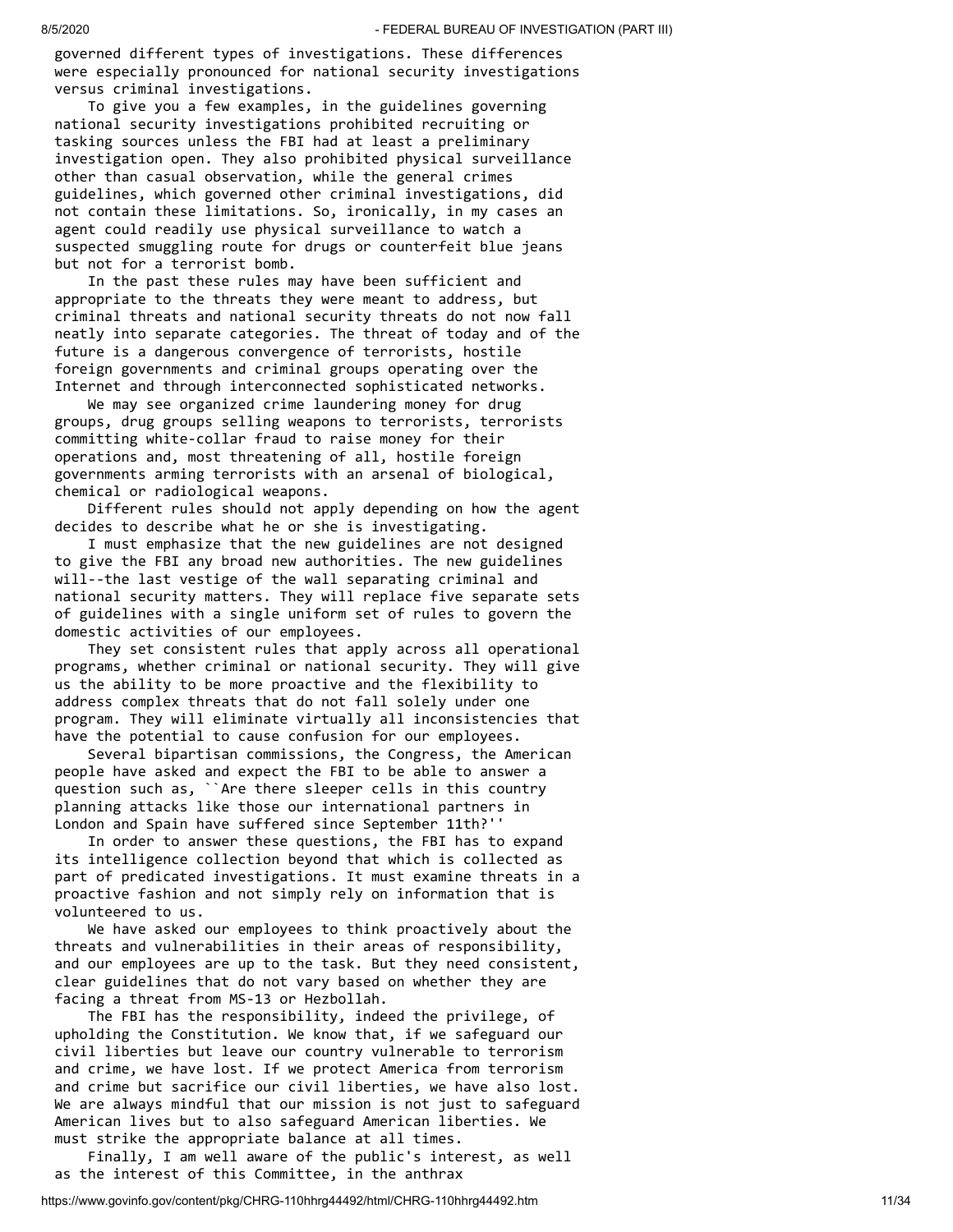investigation. As you know, the Department of Justice and the FBI do not typically publicly disclose evidence against a suspect who has not been charged, in large part because of the presumption of innocence afforded an accused.

 But because of the extraordinary and justified public interest and with special concern for the victims of the 2001 and 2002 anthrax mailings, we, the Department of Justice and the United States Postal Service briefed victims, Members of Congress and the media to provide information unsealed by the district court after the death of the person we believed was responsible for the attack. This included information about science developed during the investigation, and that was central to the ultimate focus of the case on Dr. Bruce Ivins.

 The science employed was developed and validated throughout the investigation with the help of more than 60 outside experts and researchers. Nevertheless, because of the importance of science to this particular case and to perhaps cases in the future, we have initiated discussions with the National Academy of Sciences to undertake an independent review of the scientific approach used during the investigation.

 We have worked diligently to provide as much information as we can within legal parameters, including privacy rights and also mindful that, for the time being, this case remains open while certain investigative activity winds up.

 One last point, Mr. Chairman. Given the headlines of the last few days, we will say that although we have--referring, quite obviously, to the mortgage crisis that is affecting our economy--we will say that, although we have currently over 1,400 open cases and almost 500 convictions just in the last 2 years, the Committee should understand that, just like the S&L crisis in the early 1990's and the corporate excesses of the beginning of this decade, the FBI will pursue these cases as far up the corporate chain as necessary to ensure that those responsible receive the justice they deserve.

 And, Mr. Chairman, I would like to conclude by thanking you and the Committee for your support, your suggestions, and I certainly would be happy to answer any questions you might have.

 [The prepared statement of Mr. Mueller follows:] Prepared Statement of the Honorable Robert S. Mueller, III

[GRAPHIC(S) NOT AVAILABLE IN TIFF FORMAT]

Mr. Conyers. Thank you very much.

 The Chair neglected to mention that we are grateful to your Chief of Staff Lisa Monaco and FBI General Counsel Valerie Caproni, and there are two others with them, and we are grateful to them as well.

Mr. Mueller. Thank you.

 Mr. Conyers. Now, you have given a very thoughtful look at the good things that have come out of the Bureau, which is totally appropriate, but it is like we didn't make any opening statements hardly at all. I mean, look, for months we have been trying to get a reasonable response to the seven questions that I have put to you in my opening. I asked someone to give them to you in writing at the beginning.

 What is this? I mean, we only get 5 minutes up here each. You know that. What can we accomplish between two people talking every 5 minutes? By then it's the end of the hearing, and we go back and start writing you more letters? How come we can't get some straight answers on the questions that I sent you, I ask you, I give you in person? What is this?

 Mr. Mueller. Mr. Chairman, there are a number of mechanisms for my working with the Committee. I have always made myself available to sit down and discuss particular issues. When it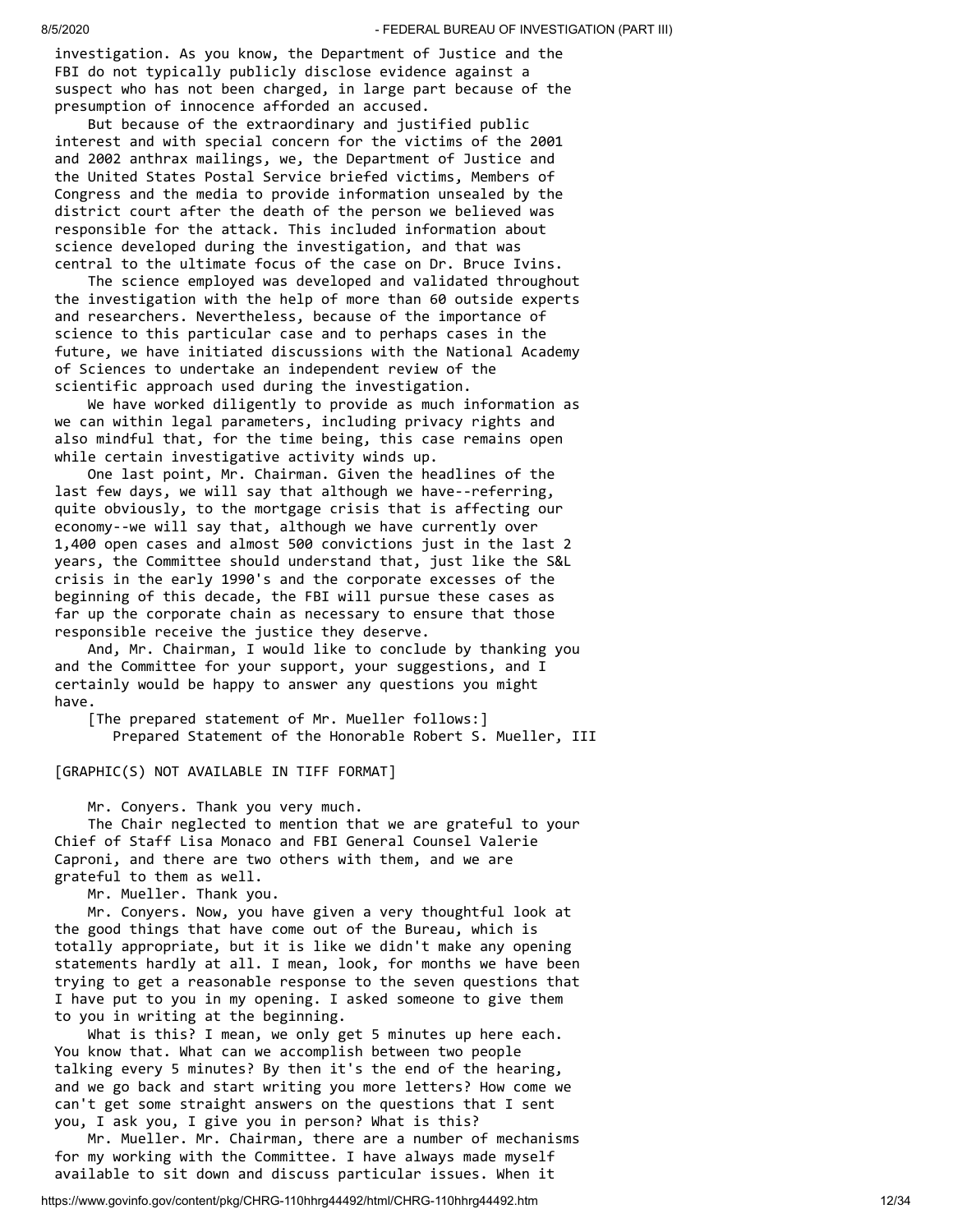comes to questions for the record, as I am sure you understand, we draft responses, it goes through a thorough review by the Justice Department, and there is, inevitably, some delay.

 We understood the question that you had put to us, and we worked to get the response to the letter back to you by as soon as we could yesterday--it does have to go through the review process. But we do our level best to either orally or in writing get you responses to your questions as soon as we can.

 I also, as I think you understand, and the other Members of the Committee to the extent that you would like to, not in this format but another format--to sit down and discuss the issues. I am available to sit down and discuss what issues may be on your mind. Whether it be myself or my general counsel or my chief of staff or others in the organization, to the extent that briefings are requested and, certainly, from our perspective, necessary, we have tried to make persons within the Bureau available both to you, as well as to your staff.

 And my own--I am sure you will correct me if I am wrong, but I thought we had a--have had a very good relationship with this Committee and have been responsive, not, occasionally, because of necessity of vetting but--there has been delay--but, nonetheless, we have been forthcoming and straightforward with our answers.

 Mr. Conyers. Director Mueller, we have a very good relationship. But we just don't get anything. You don't give us anything. And at a song and dance hearing like this, 5 minutes each from 25 Members, what is that going to get us? Where will we be if we never had the hearing in the first place?

 I mean, look, these are serious, important questions that we keep writing you, meeting with you about, talking with you, holding hearings, and you say we have a good relationship. Well, maybe it is, but we don't get any information in this relationship.

Mr. Mueller. The only--what I can say----

Mr. Conyers. Well I gave you----

Mr. Mueller [continuing]. Seven is----

 Mr. Conyers [continuing]. Seven questions. You didn't mention them. I mean are you, like, ``So. This is another set of the same questions they keep on asking me?''

 Mr. Mueller. We worked hard to respond to your letter. I do believe we got a response to that letter last evening after it had been vetted throughout the administration. I met with you, as you are aware, and we discussed some of these issues, and I would be happy to meet with any of the other Members and discuss these issues.

 Mr. Conyers. Why won't you give us what we ask for? That is all I want to know. If you are not going to give it, at least I can rationalize or tell the Committee why we are not getting it. I am not forcing you to give it to me, but if you are not going to give it to me, you could give me some direct answers so I don't have to do this in the Committee.

 Mr. Mueller. Mr. Chairman, we did respond to your letter. It was received. I think it was sent up last night after it had been vetted. And that was on very short notice. So I do believe we have tried to be responsive. And the questions for the record, we try to be responsive to each one of the questions for the record we have and receive, and I do believe we have been responsive to those questions.

 Mr. Conyers. On July 28 in Cleveland, we had an FBI and, I guess, police raid. Two-hundred officers came to Jimmy Demora's home to find out who paid for the paving of his driveway. And it just so happens he is the chairman of the Cuyahoga County Democratic Party, as well as a commissioner on the county board, and also involved is Frank Russo, the Cuyahoga County auditor. Can you give us some information about this?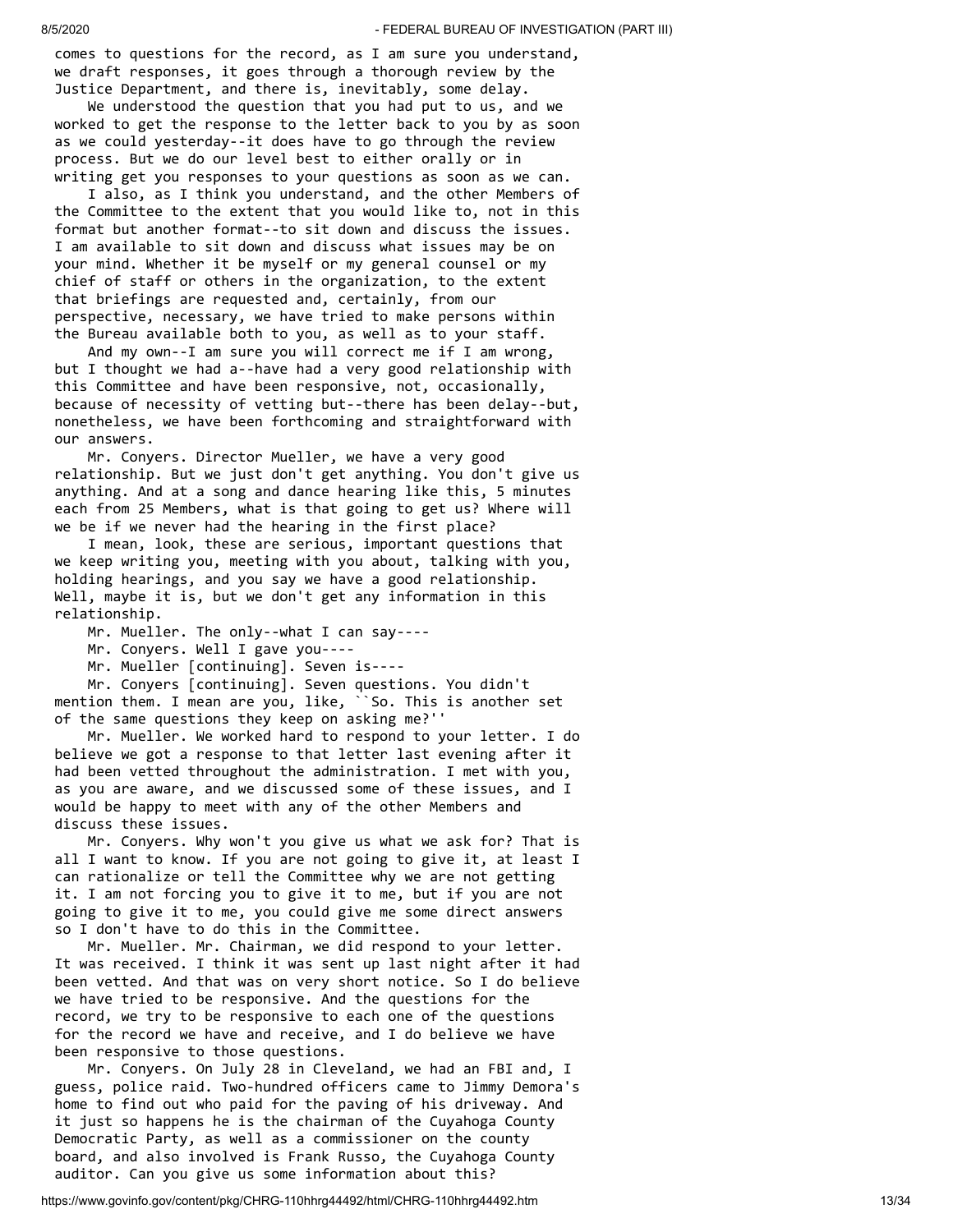Mr. Mueller. Well, I am not familiar with the particular search that apparently was executed on that day or the specifics of the investigation, but I would be glad to get back to you, to the extent that we can, since it, quite probably, is an ongoing investigation--with what information we can, and we will do it promptly.

Mr. Conyers. Thank you.

Mr. Lamar Smith?

 Mr. Smith. Mr. Chairman, I am going to defer to the gentleman from North Carolina, Mr. Coble, who has a conflict in about 2 minutes in another hearing, and then I will ask my questions later on.

 Mr. Coble. I thank the Ranking Member. Thank--transportation hearing is going on now, Mr. Chairman. I have got to attend.

Director, good to have you with us.

 Director, you mentioned the mortgage crisis problem regarding the bad actors, and I think, in some instances, the bad actors can be the lenders as well as the borrowers.

 Let me put a two-part question to you. Is mortgage fraud primarily a Federal offense, A, and, B, what role does state prosecutor--the state banking regulators play in identifying and shutting down fraudulent lenders?

 Mr. Mueller. Let me, if I could, respond to the first part of the question by saying it is both a Federal offense but also a state and local offense. And recognizing that, we now have 42 task forces around the country, which include personnel from the Federal authorities, but in many cases personnel from state authorities as well, and we will take cases either in the state criminal justice system--to the state criminal justice system or the Federal system as is warranted.

 We have over 1,400 mortgage-fraud cases that are directed principally at brokers, appraisers, buyers, lenders and the like. We have another set of cases which are directed at large institutions, where we are looking at allegations of misstatements of assets. We have 24 of those cases we are currently looking at.

 That latter group of cases are ones that most likely, if there are charges to come from them, will be Federal charges. But in terms of the other class of cases, where you have brokers and appraisers and buyers and the like, they can go either federally or locally, and we bring them in whichever jurisdiction makes some sense given the particular case.

Mr. Coble. Thank you, sir.

 Director, some critics assert that scarce Federal law enforcement resources should not be expended on the investigation and prosecution of intellectual property rights cases. They contend that private right' holders should look to their own resources to protect their intellectual property rights and that Federal law enforcement authorities should be encouraged to focus on what they call ``higher priority matters.'' What do you say to that?

 Mr. Mueller. We do have jurisdiction, along with other entities, to investigate and prosecute--or investigate and turn over to the prosecutor the investigations of intellectual property cases. We have a number of priorities. Intellectual property is something that we handle when we can bring something special to the table and this--as I indicated in my remarks, in this increasingly flattened world, where globalization means that crooks can cross borders at will, whether it be with the Internet or otherwise, many of the intellectual property investigations require a--or have an international nexus. And when that occurs, we have over 60 legal attache officers around the world, and we involve them in those large investigations.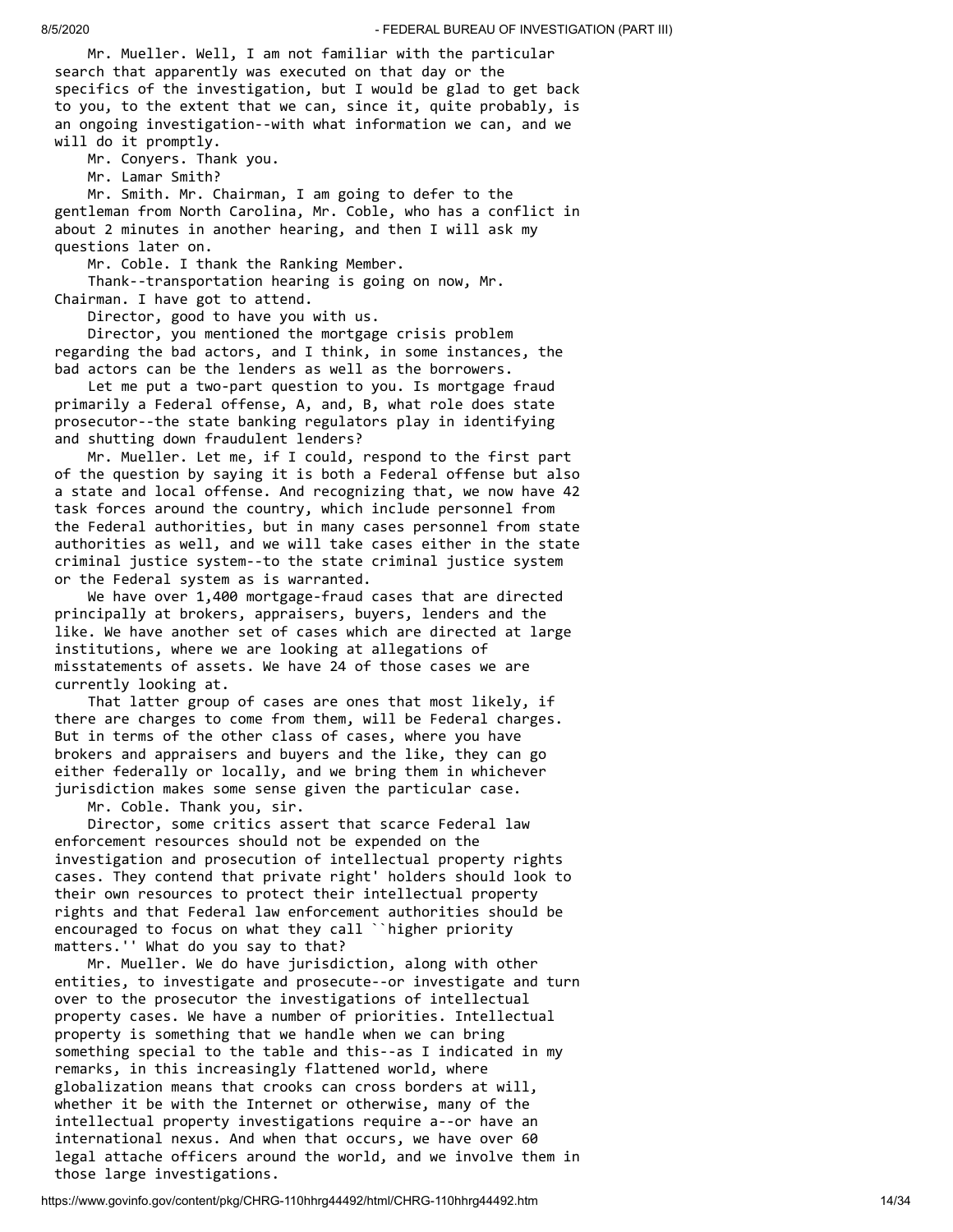We recently had a case, as an example, we did it with ICE and with Customs and Border Patrol and in conjunction with the Chinese authorities in which we seized millions and millions of dollars of counterfeit goods and a number of persons were arrested. That case is indicative of the type of effort we will put in when it is a case that lends itself to being handled by the Bureau.

Mr. Coble. Thank you. Thank you, Director.

 Speaking of crossing borders, put on your immigration hat, Mr. Director, if you will. What are the risks that the violence caused by increasingly brazen drug cartels in Mexico will spill over across the border into the U.S., particular as to border towns?

 Mr. Mueller. What our great concern is, as the Mexican authorities have cut down drugs coming to the United States as well as--in conjunction with Department of Homeland Security cut down on numbers of persons coming across the borders, there has been a battle between the cartels--in that arena.

 Most of the violence occurs south of the border. However, there have been a number of instances where there have been kidnappings of individuals--American citizens--who have traveled either to their business or to visit family in Mexico and have been kidnapped. Where that has occurred along the border, we have established antikidnapping task forces in conjunction with state and local law enforcement and also with vetted counterparts across the border in Mexico.

 We have had a few instances where the violence has spilled across the border in the sense that there have been shootings on this side involving persons who were participants or associated with a group south of the border, but they, thankfully, have been relatively few.

 We are looking and monitoring the situation to assure that violence that is occurring south of the border does not spill in to the United States, and if it does, we, along with the other Federal authorities and state and local authorities, will take swift action.

 Mr. Coble. I see my time has expired. Thank you, Mr. Director. I yield back, Mr. Chairman. Mr. Conyers. Thank you, Mr. Coble. Chairman Jerry Nadler?

Mr. Nadler. Thank you, Mr. Chairman.

 Mr. Director, first, before I give my questions, let me congratulate you on what was--on your role in standing up heroically against abuse of power as revealed in the last couple of days in The Washington Post with respect to a few years ago. And I mean that sincerely.

 Now, I want to talk some--ask a couple questions about the anthrax investigation.

 Now, the FBI has said that--essentially that this fellow, Ivins, apparently was the culprit. And he is, of course, deceased. Now, in understanding the bottom line of the Bureau's investigation and how accurate we can take it to be, it is important to understand the actual nature of the murder weapon, that is, the anthrax that was sent through the mails.

 The scientists at the U.S. Armed Forces Institute of Pathology who examined the powder contained in the letter to Senator Daschle's office said it contained silica. Now, some observers say the silica may have been a sophisticated additive designed to make the powder a more deadly killer. Now, this additive requires special expertise to apply to anthrax spores, an expertise that, according to his former boss at USAMRIID, the chief suspect, Mr. Ivins, simply did not have.

 Now, the briefing last month convened by the Justice Department to lay out details of its case, government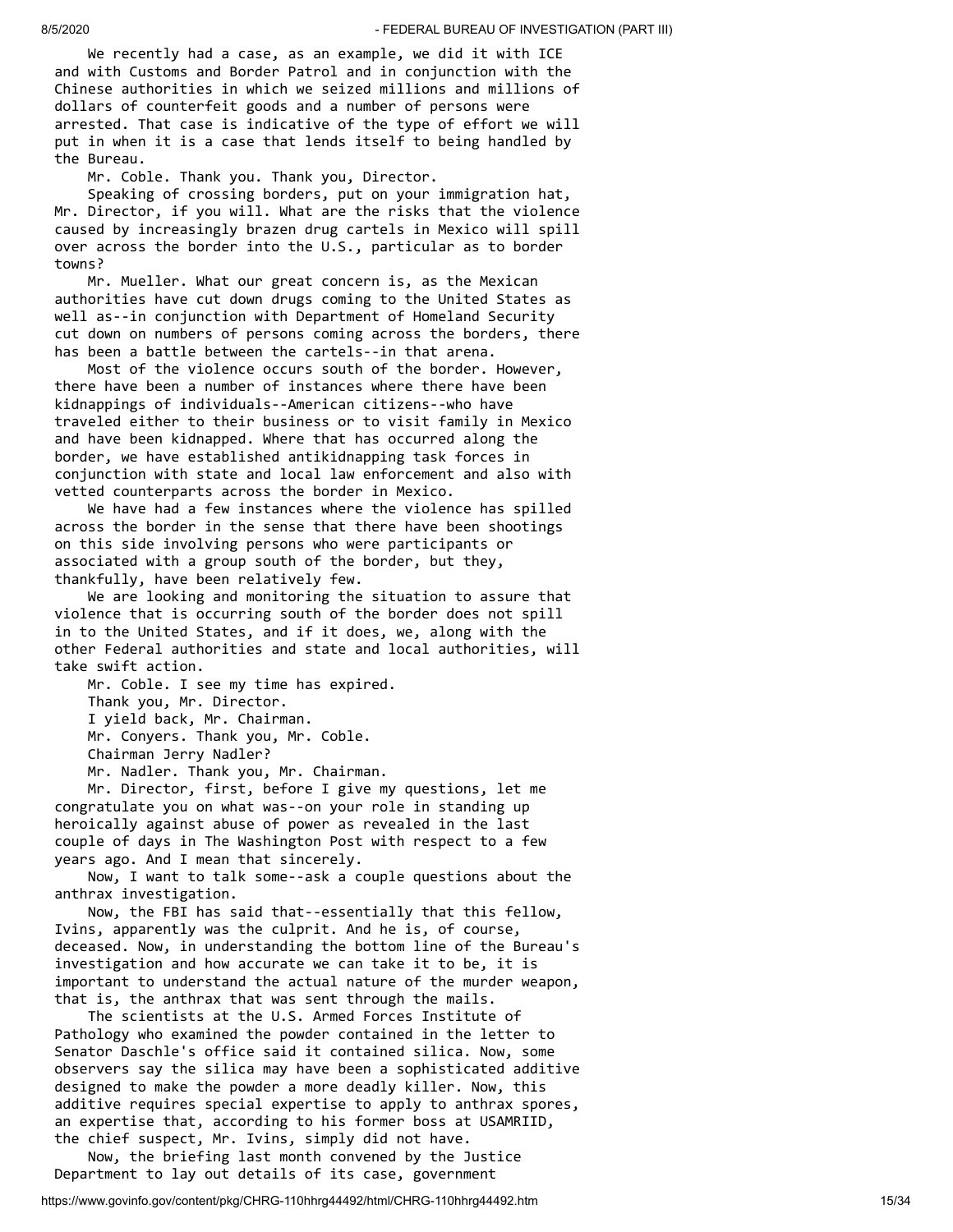scientists said the powders in the attacks contained no additives, only some silicon, which they described as naturally occurring.

 Now, scientists say that a percentage of silicon higher than half of 1 percent has never been recorded in the scientific literature as naturally occurring. So if that percentage is higher than half of 1 percent, it would be indicated that it was not natural, that it was added by a sophisticated operator.

 So for the record I want to ask you, what was the percentage of weight of the silicon in the powders that your experts examined?

Mr. Mueller. I would have to get back to you on that.

Mr. Nadler. I assumed you were going to say that.

 Mr. Mueller. But I will tell you that issue came up early in the investigation. It was vetted not just by our scientists but scientists around the country who specialize in this. And the last point I would make is that we--as I have indicated, we are in discussions with the National Academy of Sciences to do an independent review, in which that issue, quite obviously, would be one of those issues addressed.

 Mr. Nadler. But you can tell us what that percentage was? Mr. Mueller. I believe I can, yes.

Mr. Nadler. Thank you.

 Now, if the percentage is greater than half of 1 percent- or certainly greater than 1 percent--then that would be a strong indicator that the anthrax was manipulated deliberately to be a very sophisticated killer. There are only a handful of facilities in the United States which have been publicly identified as having the experienced personnel and equipment necessary to make anything approaching such an anthrax powder, including the U.S. Army's Dugway Proving Grounds and the Battelle Memorial Institute in Jefferson, Ohio, a CIA contractor.

 Were those facilities ever targets in the investigation? Mr. Mueller. Using ``target'' is somewhat a weighted word in terms of----

Mr. Nadler. Well, were they ever looked at?

 Mr. Mueller [continuing]. In terms of what we looked at in the course of the investigation, you can assume that we looked at every laboratory in the United States and several overseas that had both the type of the Ames anthrax that we found in this case but also had individuals capable of undertaking the drying and preparing of the anthrax that was sent in the letters.

 Mr. Nadler. Well, if--and the addition of the silica if that proves to be the case.

 Now, if these facilities were looked at, could you tell us how and why they were ruled out since, obviously, you zeroed in on Fort Dietrich and on Mr. Ivins?

 Mr. Mueller. I would have to get back to you on individual facilities. I would think, as you are well aware, that, over a period of time, we developed the genetic morphology of the anthrax used in the letters and--which was relatively unique, having four separate distinct genetic markers, and that led to identifying the vial that was labeled RMR1029 and was found in Dr. Ivins's laboratory. And so there was a clear identification of the anthrax in the letters back to being--referred--or related back to the anthrax that was in the vial in Dr. Ivins's laboratory.

 And that, in and of itself would give you one means of eliminating others, although to the extent that there was anthrax that had been distributed from that vial, we traced all of that anthrax and eliminated any other persons who may have had access or utilized that access as a suspect which is----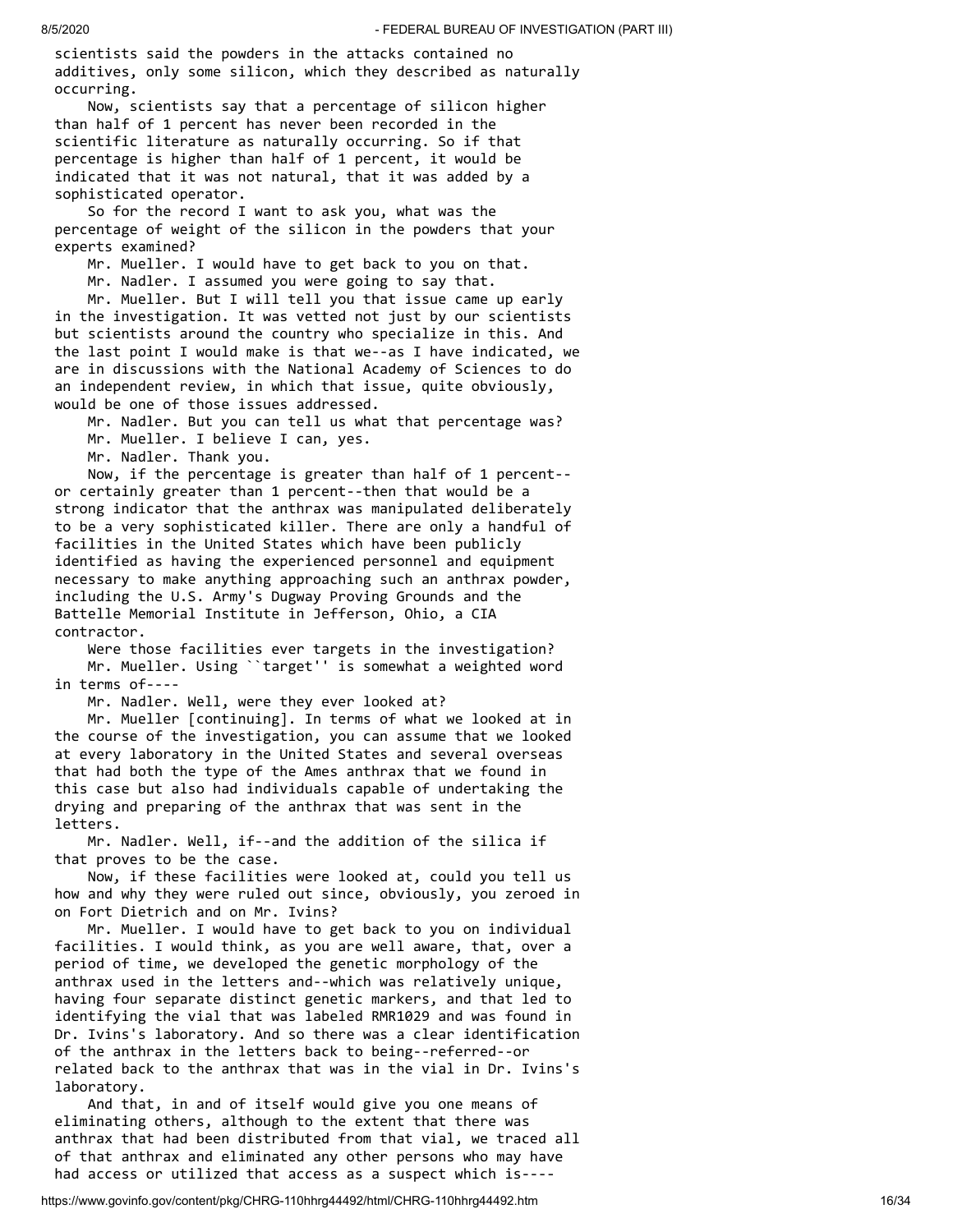Mr. Nadler. Final question. Do you agree, as many have suggested, that there may be a need for an independent review of the evidence, especially given that bioforensics is such a new field, and would the Bureau cooperate with such an effort, and what possible downside could there be from such a review if it were to take place?

 Mr. Mueller. Well, as I have indicated that--we are in discussions with and are going to request of the National Academy of Sciences review the work that was done in the course of this investigation and it is an independent review by a panel of scientists that will be pulled together by the National Academy. Many of the scientists the National Academy ordinarily would seek to have on a panel are scientists that were already used in the course of the investigation. But as I say, the National Academy is an independent entity and will be conducting a review.

 Mr. Nadler. Well, thank you, and I just want to say I hope you will get back to us relatively quickly with the weight of the percentage of the silica and why these other facilities were ruled out.

Mr. Mueller. Will do so, sir.

Mr. Nadler. Thank you.

I yield back.

Mr. Conyers. Thank you, Chairman Nadler.

Ranking Member Lamar Smith?

Mr. Smith. Thank you, Mr. Chairman.

 Director Mueller, I would like to go back to three subjects that you touched upon in your opening statement just to get you to elaborate a little bit more upon them.

 The first is what, again, are some of the disadvantages, defects of the current system when it comes to trying to prevent terrorist attacks?

 Mr. Mueller. Well, with particularly the Attorney General Guidelines, which is one of the subjects, I know, we wish to address today, there is several reasons why they need to be changed.

 The first is, as many entities that have looked at what happened on September 11--whether it be the Joint Congressional Committees, the 9-11 Commission, the WMD Commission--have looked at the Bureau, they have come to say that the Bureau needs to be more proactive, you have to prevent another September 11. It is not sufficient that you do the job of investigating after the attack and brining the persons responsible to justice.

 And we have to build up our intelligence. And in doing so, we have to understand that we need all of the tools--the ones that we use on the criminal side--to be applicable on the national security side. If we can do surveillances, pretext interviews and the like on the criminal side, when we have a threat, we should be able to do the same thing on the national security side. So the purpose of the guidelines is to eliminate that wall, allow us to utilize those techniques to prevent terrorist attacks, as well as to investigate them after the fact.

 Mr. Smith. Next question is this: I think you have made a persuasive argument on the need to change the rules or guidelines. Can you give us, though, some visual, graphic, real-life examples of the kinds of terrorist crimes that could be prevented if you--when you implement these new rules and guidelines that could not be prevented under the current rules and guidelines?

 Mr. Mueller. Let me use, perhaps, two examples. One is the Phoenix memorandum. Most people are familiar with the fact that a very good agent in Phoenix prior to September 11 noted that individuals from the Middle East who were associated with more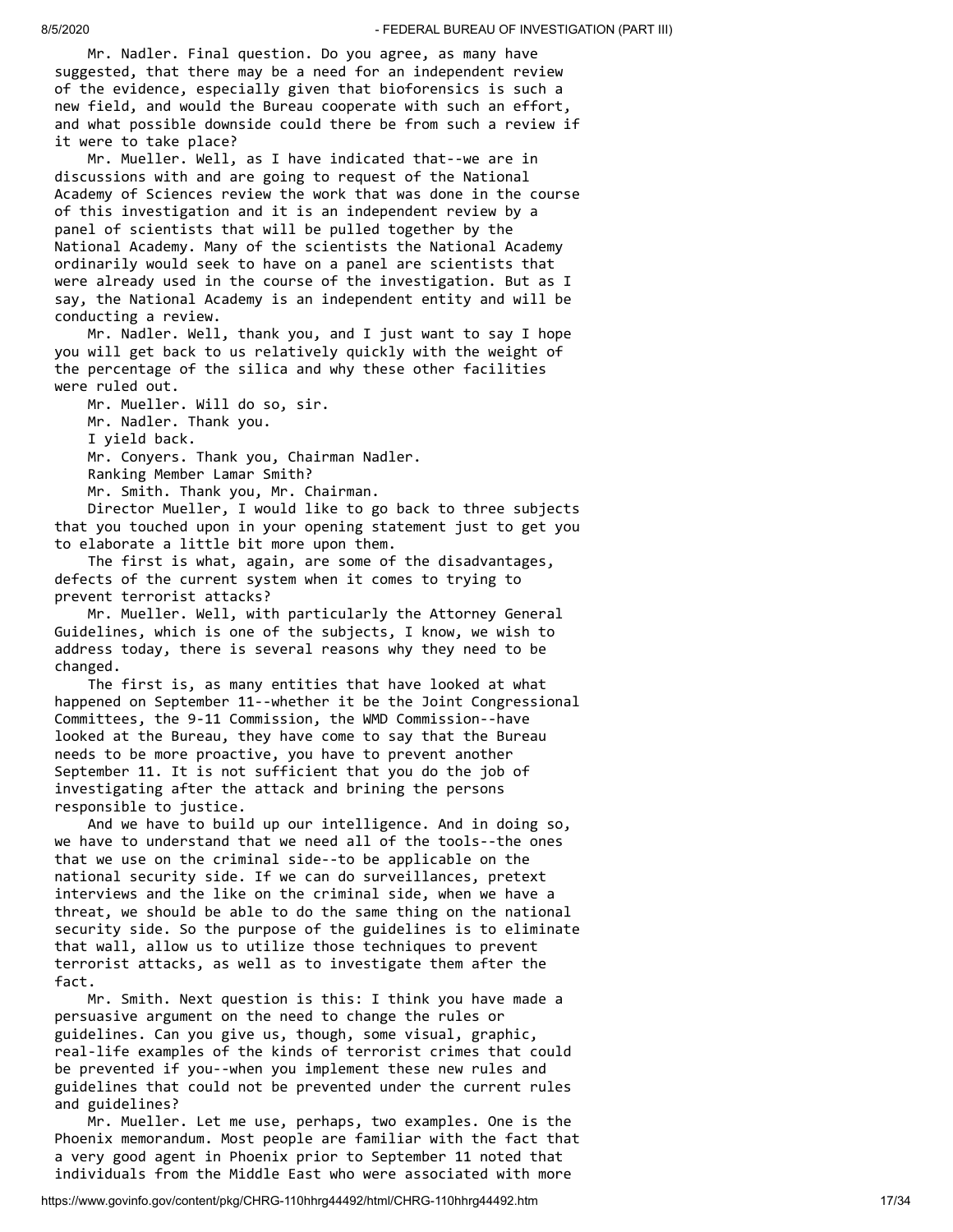radical elements in the Phoenix area were taking flight lessons. He drafted a memorandum, it was sent back to headquarters, and no action was taken on it by the time of the attacks.

 It is that kind of threat and identification of a very suspicious circumstance that would warrant further investigation. And under the preceding guideline, it would be problematic in order to undertake the activities we wanted to follow up on.

 Another example would be we know, quite obviously, that in western Pakistan now--that there are camps in which individuals are being trained. The U.K. knows that very well because individuals who were involved in the 2005 attacks and later attacks had traveled to Pakistan for training in the camps and then come back.

 I believe the American public, this Committee would want us to understand that potential threat and do what is necessary to try to identify persons who had traveled to Pakistan--whatever their heritage, whatever their background, whatever their ethnicity--to determine who is going to Pakistan to obtain that training and may be coming back to the United States to undertake an attack. Under the previous guidelines, undertaking that type of investigation would be problematic because we had not focused on one particular crime and one individual.

Mr. Smith. Okay. Thank you, Director Mueller.

 One last question, and you did mention this in your opening statement. It is true, I believe, that some of these rules and guidelines--most of them--can now be used to try to solve the usual types of crimes that we would consider sort of everyday crimes but under current rules cannot be used to try to prevent terrorist attacks. I don't know what the genesis of that distinction was, but clearly, in this day and age, as a--and the subsequent era of 9-11, we need the same tools and guidelines that have been used to solve robberies to enable us to prevent terrorist attacks.

 I don't know if you want to comment on that any more than you already had, but it clearly seems to me that, if you are going to use them for one type of crime, you ought to be able to use them for other types--to prevent other types of crime as well.

 Mr. Mueller. Well, perhaps I could use an example. If we received word that there was drug dealing out of a particular bar in a area of the city, under the criminal guidelines we would be able to put up a surveillance on that bar to determine whether or not a person was--whether there was drug traffic coming in or not, we could send an agent doing pretext interviews to gain information. We could recruit and task sources to go in to determine whether there was drug trafficking in that bar.

 However, if the allegation was that Al Qaida was recruiting suicide bombers in that bar or Hezbollah was seeking to generate funds in that bar, we would be precluded by the national security guidelines from conducting a surveillance, recruiting and tasking sources or doing a pretext interview. We would be limited to going in there and saying, ``Okay. I am the FBI. Is there any illegal activity happening here?''

 And that is the contradiction between the two sets of guidelines.

 Mr. Nadler. That is a good example, and it is a good one to end on as well. Thank you, Director.

 Thank you, Mr. Chairman. Mr. Conyers. Thank you, Lamar Smith. Chairman Bobby Scott? Mr. Scott. Thank you.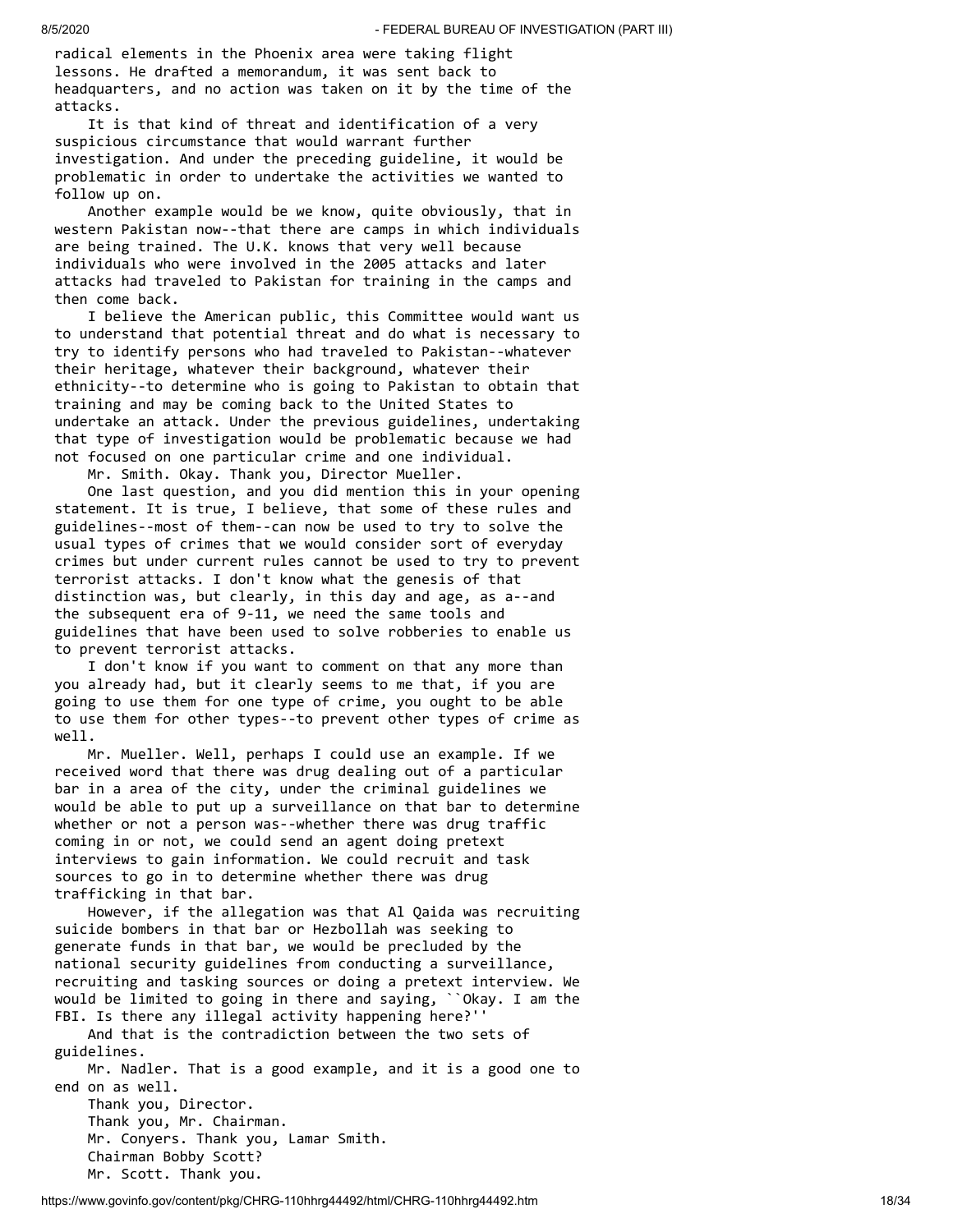And thank you, Mr. Director.

 There is concern about the upcoming election--that if be fair. It looks like--every indication--there will be several states that will be extremely close so we want to make sure there is no problem. If someone were running a voter scheme to violate your right to vote, would that be something the FBI would have an jurisdiction over or an interest in?

 Mr. Mueller. We would. I will tell you that we have a person steeped in election law in every one of our field offices who will be alert at the time and before the election. I won't go so far as to say we have got a task force, but we have people standing by in the course of each election to respond to complaints along those lines.

Mr. Scott. And--and----

 Mr. Mueller. And we do it in conjunction with the Department of Justice.

 Mr. Scott. And if voter registrars, for example, were giving out information that was inaccurate, would that be something--and discouraging people from registering to vote- would that be something the FBI would have an interest in?

 Mr. Mueller. I would have to look specifically at the statutes, but my assumption would be that, with the Department of Justice, it is something we would examine.

Mr. Scott. Thank you.

 Mr. Mueller. Depending on the intent and, quite obviously, the facts of the situation.

 Mr. Scott. You are familiar with the report that was on ``60 Minutes'' over the weekend about ballistics tests?

Mr. Mueller. Yes.

 Mr. Scott. What--and apparently, at the time the report was given, there were people in jail based on evidence that has subsequently been found not to be reliable?

 Mr. Mueller. What I believe you are talking about is ``60 Minutes'' had a story about what we call ``bullet lead analysis,'' which was an analysis we did for a number of years several years ago. We went to--I believe it was the National Academy of Sciences--and said, ``We believe the science is appropriate. Would you review it.'' They reviewed it, said the science is appropriate but it lends itself to experts at trial exaggerating the import of the science.

 We decided to discontinue that. At the time, we sent letters out to prosecutors that had had cases in which that bullet lead analysis expertise was utilized. We sent it out to National Association of Defense Attorneys. We identified and sent letters to the departments that had utilized it, as well as the prosecutors.

 We came to find that in several circumstances, a number of circumstances, that was insufficient. And since then we have gone back and are pulling all of the transcripts of the trials in which our expertise was used to determine what impact the expert had and to determine whether or not the expert stayed within the confines of his expertise.

 And we are doing this with the Innocence Project, I might add, who did a very good job of looking at this issue, bringing it to our attention and then is working with us to make certain that we evaluate the import of this testimony in each case in which it was used.

 Mr. Scott. Thank you. And on mortgage fraud, is your investigation on fraud in the mortgage industry aimed at individual cases or an organized, systematic situation where the entire industry was involved in defrauding people out of their money?

 Mr. Mueller. We are looking at all--I guess I would say all levels of the issue. On the one hand, as I indicated before, we are looking at brokers and appraisers and buyers and lenders at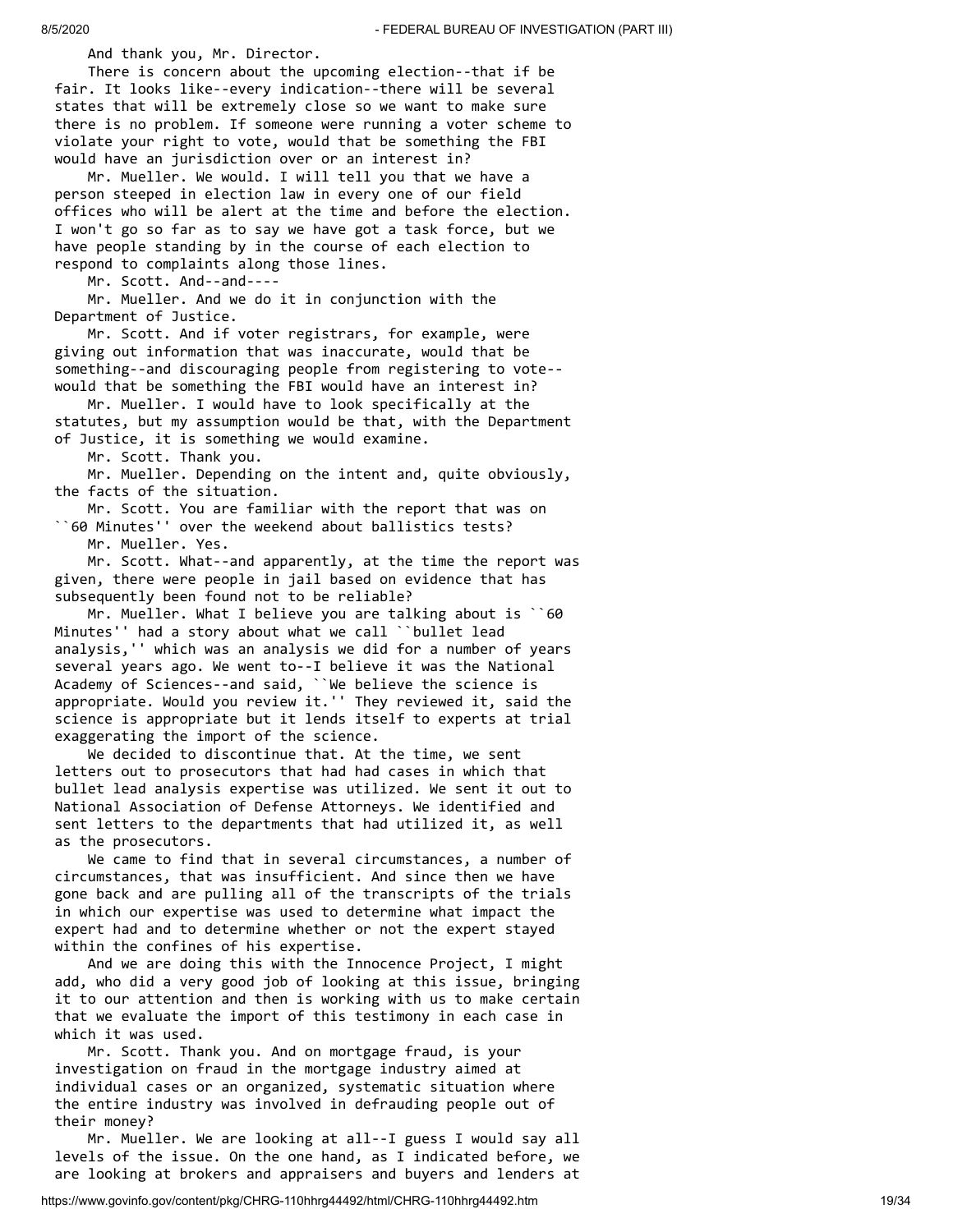the local level, but we also have 24 investigations that are looking at corporations--large corporations, where the allegations would be that there were misstatement of assets. So we are looking at it from the large corporation perspective, as well as various schemes that were undertaken at the local level.

 As I said, we have had in the last 2 years, I think, more than 500 indictments--I am not sure of the actual number of convictions but--and we currently have 1,400 cases of the state--the local variety and 24 cases of the corporate variety.

 Mr. Scott. What is the jurisdiction of the FBI over the Federal Prison Industries?

 Mr. Mueller. I don't think it is a question of jurisdiction. I do believe that is a question of purchase of furniture from prison industries that has been an issue. And as to that, I know it was raised before, we went back to our legal counsel and to the purchasing department to make certain that we are maximizing our ability under the law to look at the purchase of furniture from the prison industries. And we have followed the law with regard to those purchases.

 Mr. Scott. Is the Federal Prison Industries an important agency as far as the FBI is concerned?

 Mr. Mueller. My understanding is it is part of the Bureau of Prisons, quite obviously, and we are close to our sister agency, but we have to follow the law when it comes to purchases, understanding that the desirability of assisting the Bureau of Prisons and providing work for its inmates and producing furniture that then can be sold. We have to--whatever purchases we make have to be done according to the applicable purchasing regulations.

Mr. Scott. Thank you, Mr. Chairman.

 Mr. Conyers. Darrell Issa, California, serves with distinction on both the Intelligence Committee and the House Judiciary Committee.

Mr. Issa. Thank you, Mr. Chairman.

 And, Mr. Chairman, before I begin, I would like to suggest that we look at Mr. Scott's reference to prison industries and on a bipartisan basis look at the history of unsuccessful reform to make that an industry in which government would want to buy the output, and I would offer--I am a former appointee to the California Prison Industries board. I would be more than willing to work on the reform that could lead to improvement in the skills training and the output, and hopefully that would help solve a problem that I know vexes all of us here on the podium.

Mr. Scott. If the gentleman would yield?

Mr. Issa. Of course.

 Mr. Scott. We have had bipartisan cooperation on that and, unfortunately, bipartisan opposition. So I would be more than willing to work with you on that.

Mr. Issa. I thank you, Chairman.

Mr. Chairman, thank you for yielding time.

 Director Mueller, this is never an easy place for you to come so I will start off by saying congratulations on being at the helm on the 100th anniversary of the creation. You know, the fact is the FBI has gone from 30 or so--30,000 over the last 100 years and has proven to be the one go-to for all levels of investigation.

 And I would like to touch on a couple of things because I am concerned today that, because we give you everything to investigate, that perhaps how you prioritize has been a problem.

 First of all, in dealing on a global basis with the global war on terror and the resources you have had to be put in foreign embassies and so on, have you been given the resources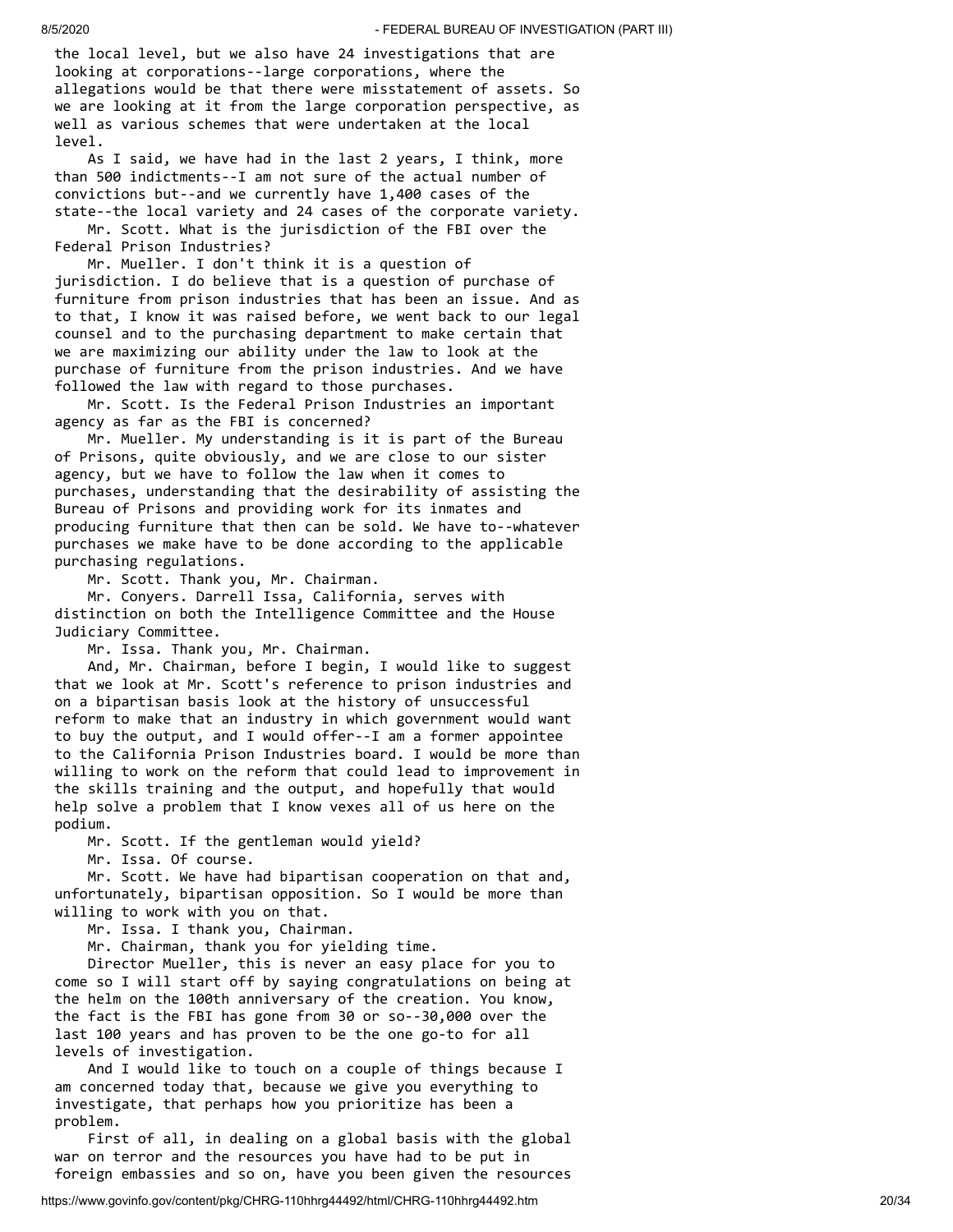necessary to do that while continuing to increase your vigilance in the other areas of Federal crime?

 Mr. Mueller. Well, we had to--in the wake of September 11, we moved almost 2,000 agents from the criminal side of the house to national security, and national security being counterterrorism, as well as counterintelligence give the threats from various countries wishing to steal our secrets. And the third aspect of national security is cyber security. So those three national security priorities received almost 2,000 agents.

 The directive to every one of our special agents in charge is you have to know what is happening in your domain, in your jurisdiction when it comes to counterterrorism. That is number one. Counterintelligence is number two, and cyber is number three. Then you hit the criminal priorities.

 And we have had to, on the criminal side, prioritize. We took, I would say, better than half of those agents from the drug program. We have very significantly ratcheted back our participation in the war on drugs, limiting it to participation in the OCDETF program.

 Mr. Issa. Okay. Director Mueller, because my time is limited, I would like to follow up because I think you have made my point very well.

 The war on terror, China and other countries' relentless attack on cyber world--both DOD but also even the U.S. House of Representatives has been invaded, and Trojans have been put inside our computers by China, other countries as well. You have never been given significant new resources for that. You have never been given significant resources for all the other counterterrorism you are doing.

 Can you tell this Committee today--or can you respond in writing--recognizing that you transcend administrations, what it is going to take give 100 percent appropriate effort in those new tasks, including this exponentially growing attack on the Internet while getting you back to historic levels of such things as the gentleman from Virginia mentioned?

 Look, we have got House and Senate members who are implicated in receiving discount loans from Countrywide. We have tens of thousands of people who in some way, shape or form were part of the problem of subprime, and you have made it clear, you are resources are limited and some of your investigation capability of September 11 left those areas.

 So because the time is limited, and because I know that the majority will ask a lot of other questions, I would really appreciate it if you would give me a short response and then go on beyond this so this Committee could begin to look--because my guess is that you are 30,000 men and women and your budget should have been increased by a good 10,000 if you were to deal with cyber security and with the threat of Al Qaida and other groups, and please respond.

 Mr. Mueller. We continuously put in requests for resources. It goes through the Department of Justice, OMB, the administration, quite obviously, as you are all too well familiar----

 Mr. Issa. But they have never asked for those kinds of numbers, and this is your chance.

 Mr. Mueller. I would be happy to. We have a 5-year plan in which we have laid out the growth of the Bureau. I would be happy to come and try to make that available to you with the assistance of Department of Justice.

 And it is a question of prioritization, and we have done everything we can to make certain that we have our prioritization right. As I say, we are not doing what we did on the war on drugs, and we are not doing as many smaller whitecollar criminal cases apart from the mortgage-fraud case that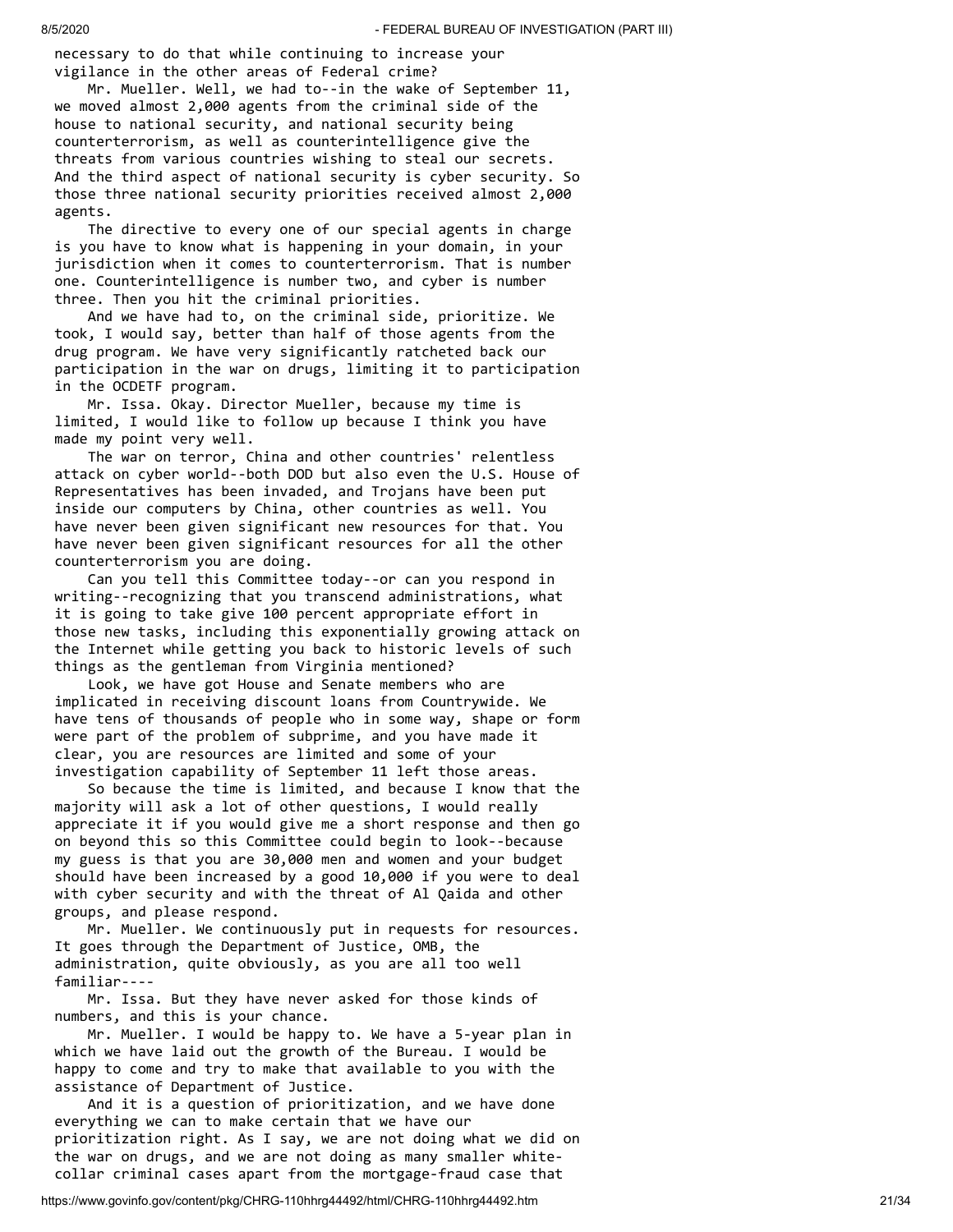we have done before. And it is continuously an effort to request new resources while prioritizing the resources that we have. But I would be happy to provide you some information with regard to the future of the Bureau and what we expect and hope. Mr. Issa. Thank you, Director, and, hopefully, it will be

your information and your aspirations.

Mr. Mueller [continuing]. My aspirations.

Mr. Issa. Thank you.

Mr. Conyers. Thanks, Darrell Issa.

 Chairwoman Zoe Lofgren Immigration Committee, California? Ms. Lofgren. Thank you, Mr. Chairman.

And, Director Mueller, it is good to see you again.

 I want to get back to a topic that I have raised, I think, every time you have appeared before the Committee, and that has to do with the FBI name checks for immigration purposes. Specifically, I know there have been changes made in the processing of legal permanent resident requests that USCIS made to expedite, but certainly they have not, nor would I suggest, that they make any changes when it relates to citizenship applications.

 So the question is where are we? A year ago--actually, a little over a year ago, you indicated that we were on the verge of taking a great leap forward on the FBI name checks, and then again in April of this year, you indicated that we would have- the leap had not yet occurred but that we were going to get all of the FBI name checks down to a 30-day period.

 However, this June the inspector general indicated that the name check program is using outdated technology and that the staff is poorly trained, that the supervisors are overworked and that they are falling behind. So I want to know where are we? Are we 90 days current? Are we 30 days current?

 Mr. Mueller. I am ready for you, Congresswoman. I knew--I anticipated----

Ms. Lofgren. I knew that you knew I would ask this.

 Mr. Mueller. Since we first discussed this, we have done a number of things to address it. We have raised the fees, revised criteria, prioritized the workload, we are building a central records complex and we hired over 200 contractors to address this.

 As a result, in July of this year, we eliminated the backlog where we had cases pending longer than 2 years. By November this year, we will have eliminated the backlog of any case that is pending longer than 1 year. And by June of 2009, we hope to have 98 percent done within 30 days.

 Ms. Lofgren. Well, if I may, right now, you know, in the-- 1990's are done within a few minutes because of the mechanization.

Mr. Mueller. Yes. Yes.

 Ms. Lofgren. It is the problem when that doesn't work where we have these big delays. So when are we going to get to the 30-day goal that USCIS----

 Mr. Mueller. I do not believe that you will get--in certain cases you will not get to the 30-day goal, which is why it is 98 percent. You will have persons that come up--and multiple files. We have, I think, it is something like 100, 172 million. What is it--172--yes. We have got miles and miles and miles of files. We cannot digitize all the files. We will always have files from many years ago, although we are not going back now as often as we did, where we have to go to paper files. And those paper files can be located anyplace around the country.

 And, consequently, we will never, I don't believe, be able to have 100 percent done within 30 days, but it will very, very few, and it will be down to--as we said, 98 percent will be done within 30 days.

Ms. Lofgren. Let----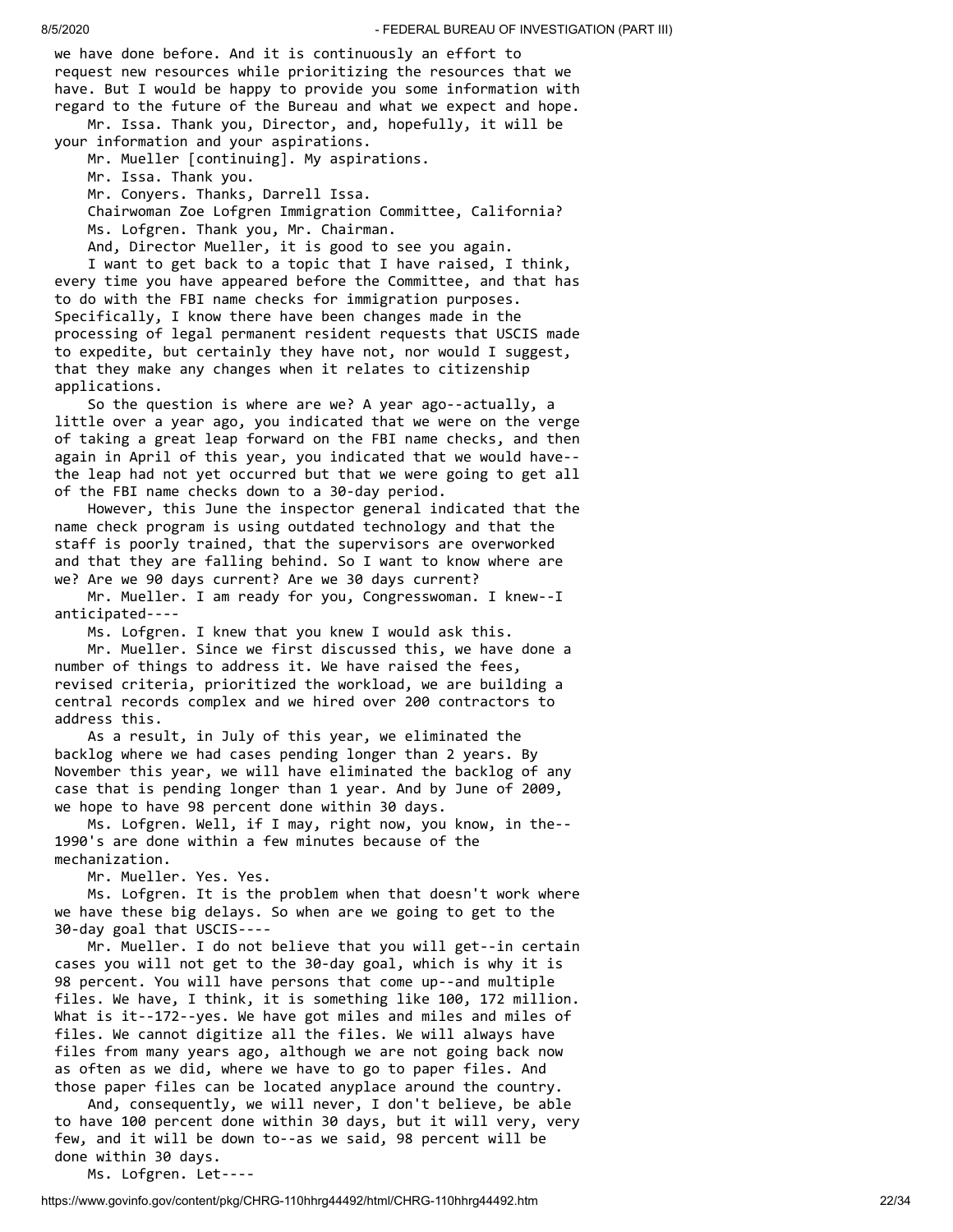Mr. Mueller. And as I said--the other thing I think is important to note is that, as of November of this year, we will have totally limited the backlog of those that were pending longer than 1 year. So it may be 30 days, it may be 45 days, it may be 60 days, but it will be nowheres like it was 2 or 3 years ago.

 Ms. Lofgren. Do you have information of the name checks that were in this process what percentage of individuals were found problematic and illegible as a consequence of the search? Mr. Mueller. I think I heard at one point it was very low,

but I would have to get back to you with that statistic. Ms. Lofgren. Could you get that information if you have it?

Mr. Mueller. Yes, I could. Yes. Yes.

 Ms. Lofgren. I mean, if you don't have it, I wouldn't want you to put a huge amount of personnel into finding it, but I would like--I am interested in knowing that.

 Mr. Mueller. I will make one point if I could is, even if it is low--and I expect it to be fairly low--you don't know where that one person----

Ms. Lofgren. No.

Mr. Mueller [continuing]. Where that person----

 Ms. Lofgren. As you have--I have not suggested that this be--as I opened, that this be abbreviated in any way, but I am interested in----

Mr. Mueller. Yes, ma'am.

Ms. Lofgren [continuing]. In the statistics.

 I will just express a concern and I know that you did address your interest in technology in your testimony and talking about deployable biometric tools. But those goals, which I think are useful ones and important ones, seem to be at odds with the intensive by-hand search of paper files that you have just described for the name check. Can you rectify your statement about the new technology and where we are in this name check?

 Mr. Mueller. Well, it is time, personnel and money to digitize every file the Bureau has and----

 Ms. Lofgren. Well, certainly, some files are closed. Some files everybody is dead. I mean you don't want to do that.

 Mr. Mueller. What we have done is, where we are looking at a file, we will digitize that file. In other words, if it comes up--if there is something comes up in the course of a background check, we will digitize that file and--at least I- in most cases I think we do--when the possibility will be that that files need to be retrieved again.

 We are utilizing technology to both digitize and have files remotely reviewed. We are using technology we can in this- addressing this particular problem, but the idea would be to digitize everything. But OCR'ing a handwritten record would take forever, and it wouldn't----

Ms. Lofgren. You could----

Mr. Mueller [continuing]. Do what you----

Ms. Lofgren [continuing]. You could make it searchable.

 Mr. Mueller. It might well, but you have to code it or you have to OCR it in order to make it retrievable in a digital file. So there is some pushes and takes in terms of what you can do in terms of digitizing all our files. Ideally, the model is digitize everything and make it immediately searchable, but it is an ideal that really you can't obtain and so you have to have a number of strategies to maximize your ability to retrieve those records quickly.

 Ms. Lofgren. I know my time has expired, Mr. Chairman. But I am very interested--and I don't know whether you want to do it here in a public forum or at a more discreet forum, but we have, as we digitize information, I do have a concern about what security we have in place to keep that database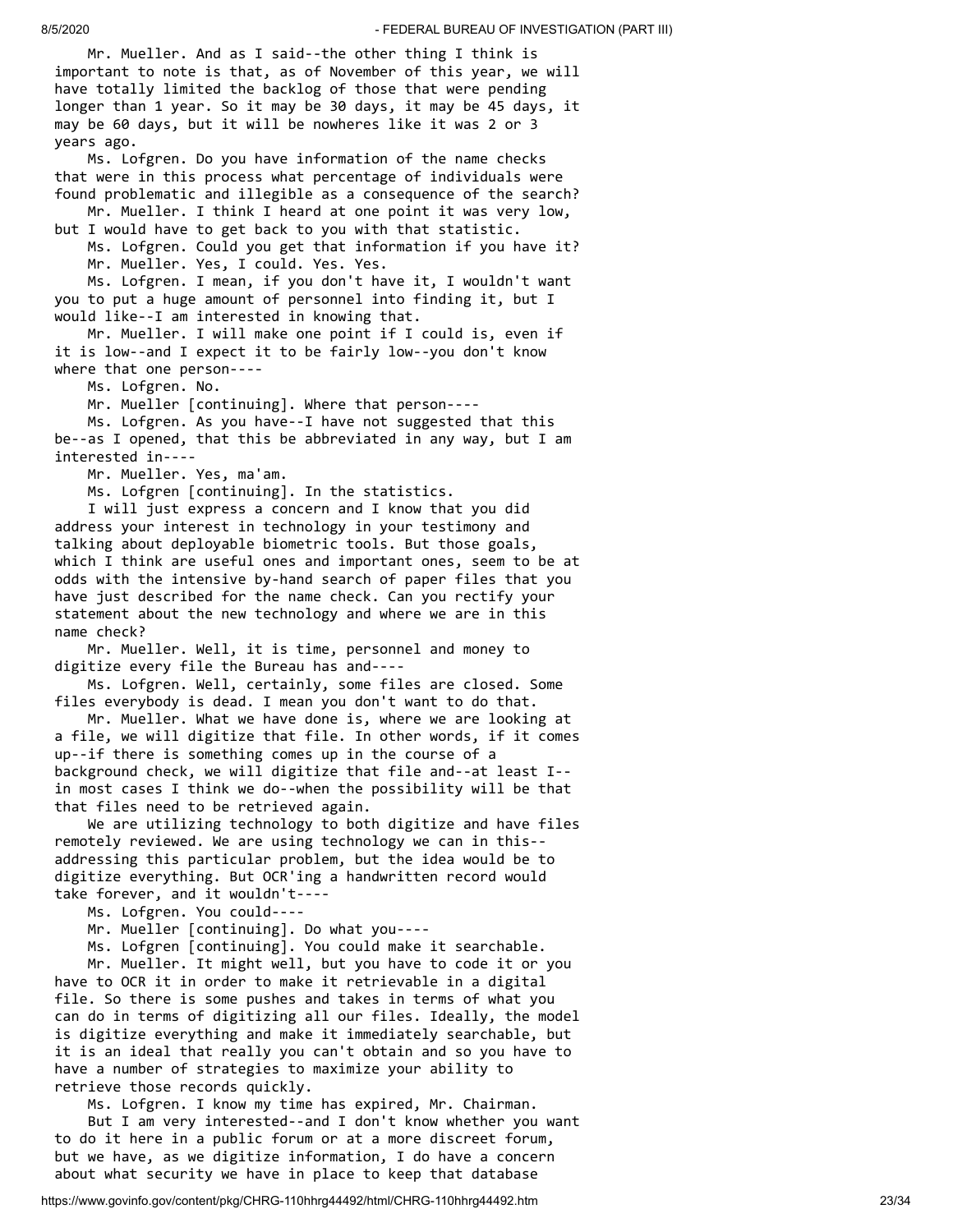secure from intruders. And I don't want to talk about the FBI, but the Federal Government as an entity does not have a great track record of maintaining security of its databases so I am very, very interested in what you have deployed in that area, and whether you want to address that now or at a later day, I-- --

 Mr. Mueller. We are very concerned about that, quite obviously, and what I would have to do, I think, is get back to you, if I could, with some information on the particular processes, audit trails and the like that----

Ms. Lofgren. I would very much appreciate that.

Thank you, Mr. Chairman.

 Mr. Conyers. Dan Lundgren is a former Member of Congress who did a stint as attorney general of California and is now back with the Committee.

Mr. Lungren. Thank you very much, Mr. Chairman.

Thank you, Director Mueller, for being here.

 Let me go back to something that we have gone over in your previous appearances here, and that is the experience we had with national security letters and exigent letters. And we saw the report from the inspector general on that and your response of the changes that you had made to ensure that we didn't have those problems.

 But I would like to ask once again, was there any disciplinary action taken with respect to anybody on that? Because, as I recall, the conclusion of the inspector general was not that there was any intentional wrongdoing or criminal activity but that it was essentially--I will use a word that he didn't use but it sounded like sloppiness and lack of training of the agents of the seriousness of it, lack of enforcement by the SAC's and so forth.

 And while I appreciate you have made changes--and I think you have made changes--to ensure that doesn't happen again, was anybody ever found at fault, or was it just one of these things where we say, ``Well, gee, no one did a good enough job, and that is too bad''?

 Mr. Mueller. We, as I believe you are aware, the investigation is ongoing in exigent letters, which is one of the areas that was harshly described by the IG, and that is an ongoing investigation. My expectation is, as this happened in other similar instances, that the IG will reach some findings with regard to individuals, and I will look at those findings and determine whether or not action should be taken.

 With regard to the over-arching problem that you---- Mr. Lungren. Right.

 Mr. Mueller [continuing]. You, I think, paint a picture of what happened, and it is very difficult that, other than me, who did not to put into place the appropriate procedures--not procedures because procedures were in place but the compliance to ensure that it was done to point one person who was responsible for what was a widespread departure from the procedures that have been put in place.

 Mr. Lungren. And what about the question we have talked about before, which was the legal advisor to the SAC is someone who is in the chain of command underneath the SAC and, therefore, very much--their advancements or their evaluations are very much in the bailiwick of the person to whom they are to give legal advice. And one of the questions that arose during this whole process was why didn't any of the legal advisors to the SAC's every raise this problem. And the question was whether or not there ought to be a greater chain of command from your general counsel to those legal advisors? What have you done with respect to that?

 Mr. Mueller. A couple things. We had a substantial training program and--with CDC's in terms of their responsibilities,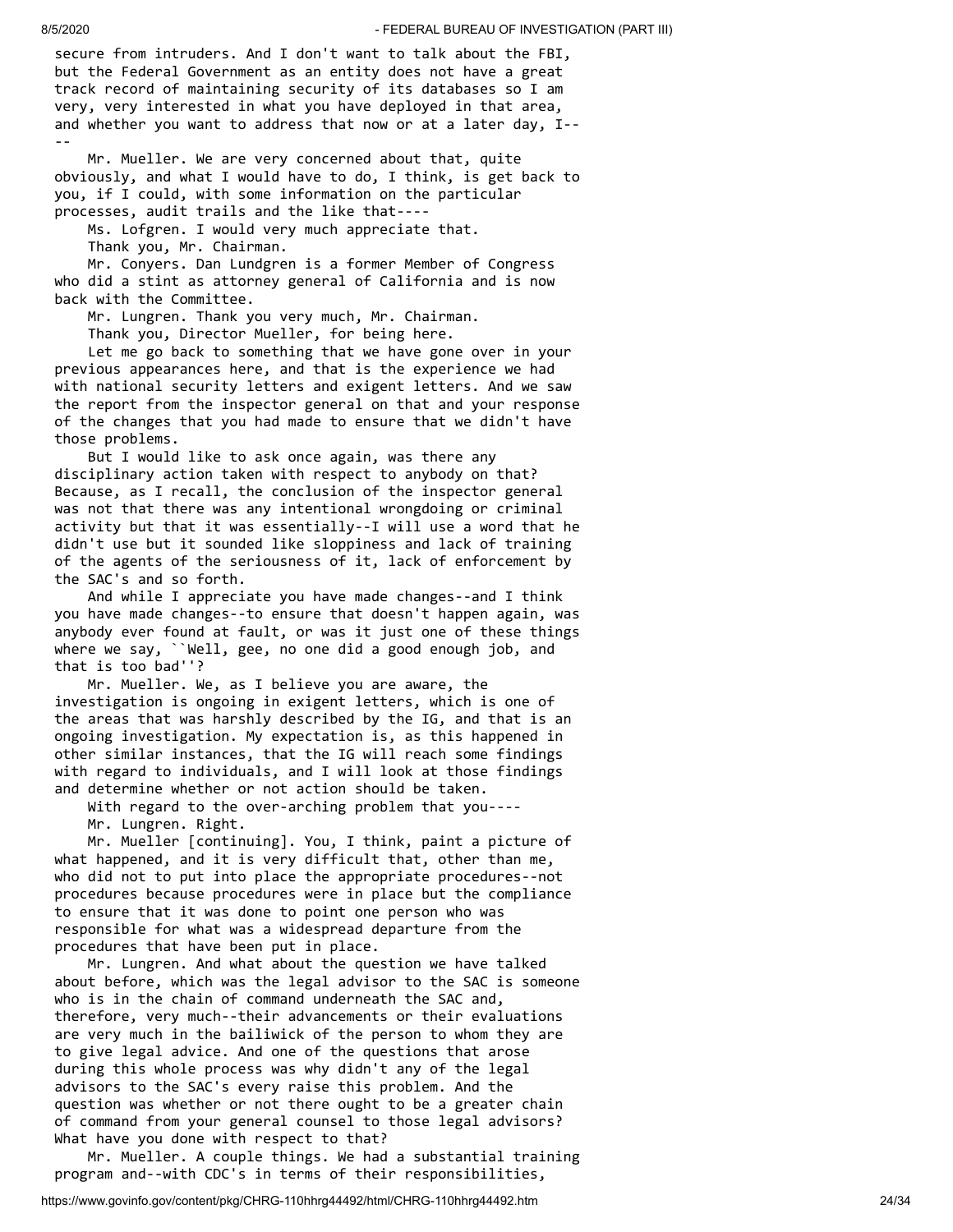particularly when it goes to this particular program, and we have in process a change of changes with regard to the selection and the performance evaluations with regard to CDC's in which the general counsel will play a much more substantial role. That has not been finalized at this point.

 Mr. Lungren. Let me raise what may be a touchy question from both your side and our side.

 One of the things that is raised with me when I go to other Members and talk to them about the responsibilities of your bureau and the necessary authority for your bureau and even adopting these new guidelines from the Department of Justice is a concern that was raised amidst the investigations of some Members of Congress.

 And why it is touchy is because I don't want to say anything that would suggest you shouldn't be doing that, but at the same time, there have been leaks that have come out of the Department of Justice. I recall, when Speaker Hastert raised the institutional constitutional question about the manner in which a subpoena was carried out here on the capital grounds, that, when Speaker Hastert raised that with respect to a subpoena served on a Member of the other party but nonetheless a Member of the House of Representatives, a leak appeared out of the Department of Justice, which appeared to call in to question Speaker Hastert and whether or not he was under investigation. You may recall there were three different statements that were released to finally putting that to bed. And at least some Members said to me it appeared that that came from the FBI.

 There have been some other investigations of Members where leaks have taken place, and when I try and assure other Members that, look, there ought to be investigations of Members of Congress where there appears to be wrongdoing, not all of those most likely are going to end up in finding criminal activity. At least in my experience as attorney general of California investigating public officials is many of them never did arise to criminal liability.

 But what would you have me say to Members who say, ``You are asking us to extend the authority of the FBI. You are asking us to give them greater power with respect to national security letters. You are asking us to pass on these new guidelines, and yet we see in our own experience that there appear to be leaks from time to time and nothing ever appears to happen. You and I have had this discussion. You said, if you could find them, you would punish them.

 But the problem is Members sit there and say, if they can't control that, how can you convince us we ought to give them additional authority or even continue the authority that they have? That is the dilemma I have when I am talking to other Members. And, again, it is touchy because it is a proper role for you to play. I don't want anybody to believe that I am saying, you know, ``Back off of investigations,'' but a leak can destroy a Member, but, more importantly, it can undermine the independence of the legislative branch versus the executive branch, and I know you understand that.

 What do you say to a Member--or what should I say to a Member--with respect to that kind of a problem, where it appears that leaks occur and nothing every happens?

 Mr. Mueller. I would start by saying I abhor leaks. Everybody in the organization knows that. They have for some time. We will investigate and do investigate leaks and as aggressively as we investigate anything else.

 I would say too often that we are the entity that people turn to as the leaking institution when in very many of these cases it is not the FBI at all, it is others who have access to the investigation, whether it be the Department of Justice or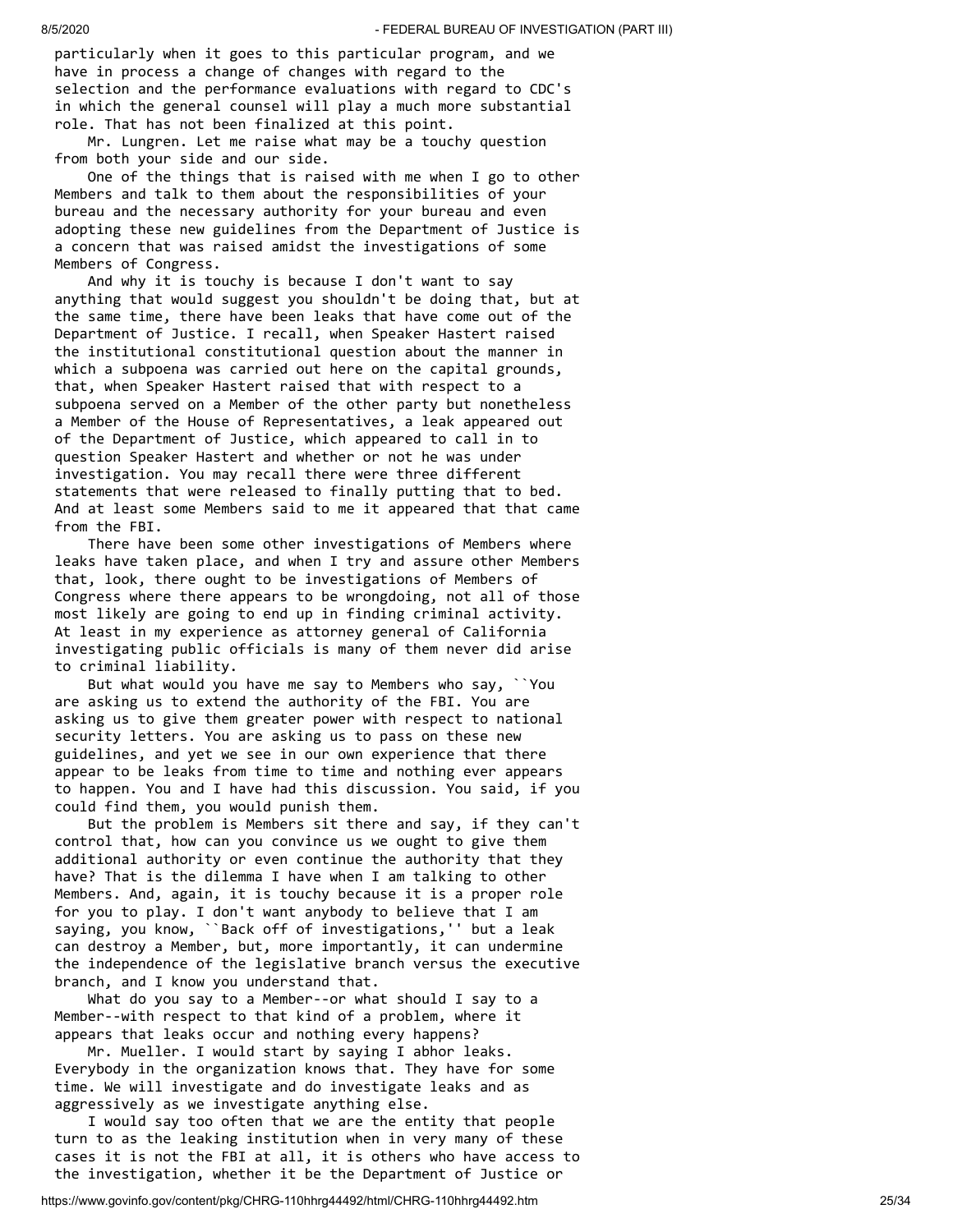defense counsel or other players.

 And the last point I would make is I would like nothing more than to successfully prosecute, whether it be somebody in the FBI or elsewhere, but all too often the one entity that has the evidence as to the leaks is unattainable, quite obviously, and that would be the reporters. And so you have one party that you are looking at, but you do not have access to the information on the other side that would enable you to actually bring the case before a jury.

 All I can tell you is that it hurts the reputation of the FBI, it undercuts our prosecutions and our investigations, and I do whatever I can--I do, I think, what I can to assure that there is no leak from the FBI in these very sensitive investigations. I mean, we have any number of sensitive investigations that are maintained confidential all the way up in time until indictment, and, as I said, the abhor the leaks and other investigations that are disclosed prior to the appropriate time.

Mr. Lungren. Thank you.

Mr. Conyers. Thank you.

 The Chair recognizes the a civil-rights and voter-rights champion on Judiciary Committee, Maxine Waters.

 Ms. Waters. Thank you very much, Mr. Chairman. I am sorry I could not be here for the entire hearing. I have been running between several Committees here, but I am very pleased that you are holding this hearing.

 And I would like to welcome our FBI Director, Mr. Mueller, today.

 I wish I had time to talk more about mortgage fraud, but I would like to just say, from the information that I have, I am very pleased to see that the FBI has been doing a rather good job in dealing with this issue, and I hope to be able to talk with Mr. Mueller at some time in the near future.

 I have to bring up another very, very urgent issue at this time that deals with what is happening, not only in my district in one of the small cities there, the city of Inglewood--and I don't know if he has been briefed on this--but what appears to be happening in too many places around the country.

 You may be aware of the problem in the city of Inglewood, California, where in the last 4 months four residents have been shot and killed by Inglewood police officers under what can be described as questionable circumstances. I asked the Department of Justice to investigate these incidents to determine whether there is a pattern or practice of discrimination or other police misconduct that could result in the violation of civil rights or other Federal criminal statutes.

 I have not received an answer yet about my specific request, but I would like to know from you whether there are other investigations looking in to these kinds of problems? Have you been made aware of the problems in the city? I know you probably hear a lot about complaints about police misconduct all over the country, but Inglewood emerges pretty much on the radar screen of many of the people who watch these issues all over the country because each month for the past 4 months an African-American male has been killed by this police department.

 Mr. Mueller. I am not familiar with the specifics of Inglewood. I will tell you that, when we receive allegations or patterns of what appear to be--suspicious patterns which may raise to the level of a violation of the civil-rights laws, we do investigate along with the Department of Justice. I would have to get back to you on that particular set of allegations.

 Ms. Waters. Do you know of any investigations that may be going on on this time in any cities in the country around police misconduct?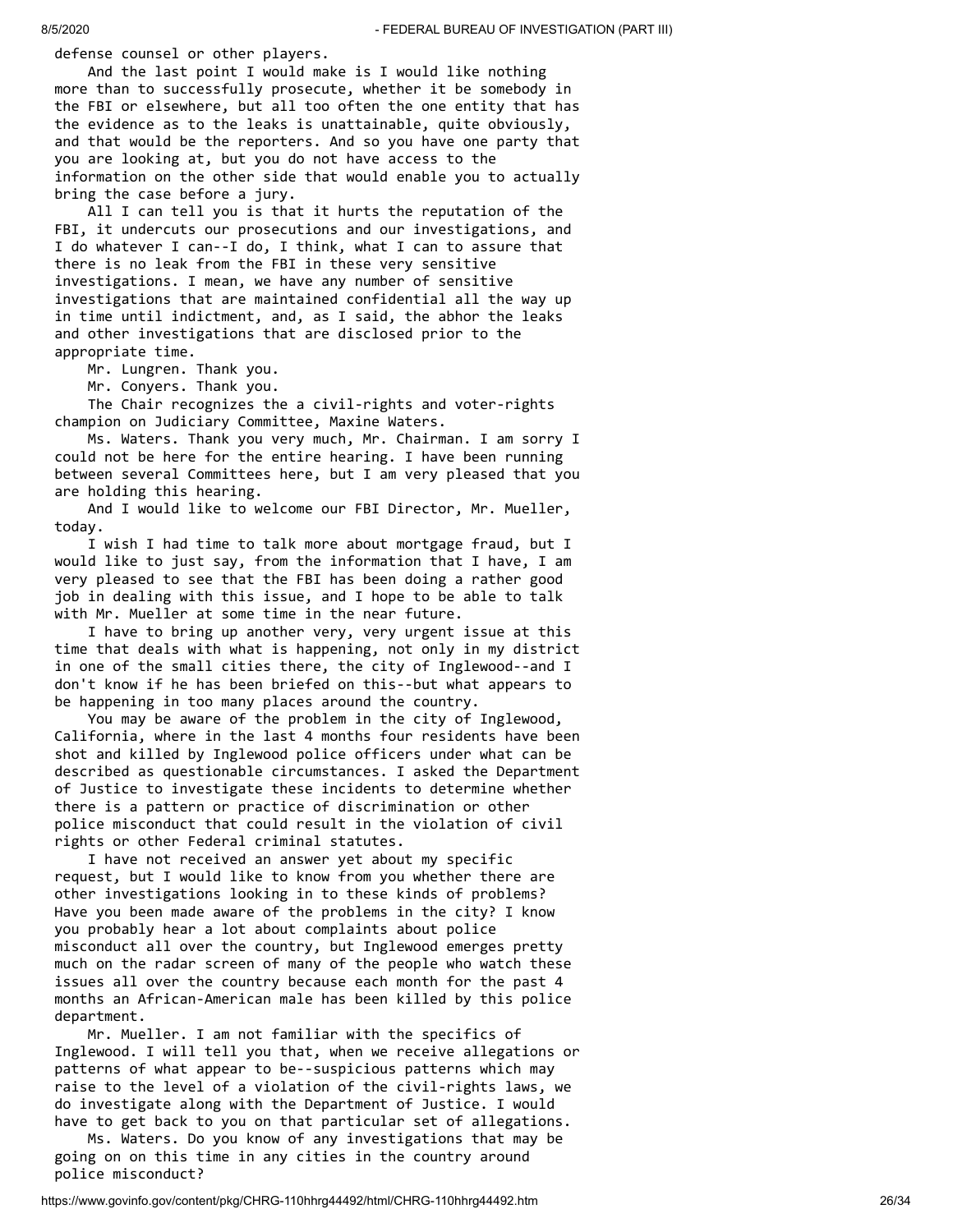Mr. Mueller. Oh, I am sure we----

Ms. Waters. The pattern----

 Mr. Mueller. I am sure we have numerous investigations. I can get you the numbers. I don't know it off the top of my head. But at any point in time we have a number of investigations into police brutality in a variety of forms.

 Ms. Waters. All right. Well, I appreciate that, and your offer to get back to us with information about Inglewood would be very helpful.

 And since I have just a few more minutes left here on the time that I have to raise questions, let me just ask you a little bit about the mortgage-fraud work that you have been doing.

 As you know, aside from just the regular operation of the new products that were put on the market, like the ARM's--the adjustable rate mortgages--and the resets and all that caused part of the subprime meltdown, we have a lot of allegations of people who actually did not know what they were signing or somebody else signed for them, they were misled about the ability to refinance and other things that look as if there was mortgage fraud.

 Have you discovered any specific operation or operations that you could safely say were involved with mortgage fraud?

 Mr. Mueller. Yes. We have had a number of prosecutions over the last 2 years, I think, in excess of 500 of a variety of mortgage-fraud schemes that preyed on unwitting consumers and others. So, yes, around the country, particularly in those pockets where the subprime mortgage crisis is affecting the community is where many of these investigations reside.

We also, as I indicated earlier, have a number of investigations going against financial institutions who may well have misrepresented their assets in the course of filings and otherwise. And so we are looking at it from both the top, as well as those schemes, at what would be the bottom of the pyramid.

 And we are doing it in 42 task forces around the country, and on those 42 task forces will be agents and specialists and experts from a variety of Federal agencies, as well as from state and local law enforcement, and then we will choose the particular jurisdiction in which to file the case depending on the circumstances of the case.

 Ms. Waters. Well, just to alert you probably read the newspapers about it already--the foreclosure problem that we have is not simply a problem where people are losing their homes. It is not simply a problem where the value of homes and communities is being driven down. Because those homes that are not foreclosed are losing value because they are next door to or on the same block as houses that are not being kept up, and we tried to do something about this in the housing legislation that we passed.

 But the latest scheme is that we hear that people are going to be challenged at the polling place, whose addresses match up with the homes that have been foreclosed. For example, we are told, and information is being revealed, that there will be lists of foreclosed homes and people will be asked at the polling place who represent that this is their voting address, this is their home, and it is very, very serious. And I never dreamed that foreclosure would bring us even this additional problem.

 But whether we are talking about people whose homes have been foreclosed on or people maybe who have lost their homes through storms and hurricanes and damage--all of that--this business of challenging people at the poll about whether or not they are a resident of the state because they are address appears to be a foreclosed property is something that we all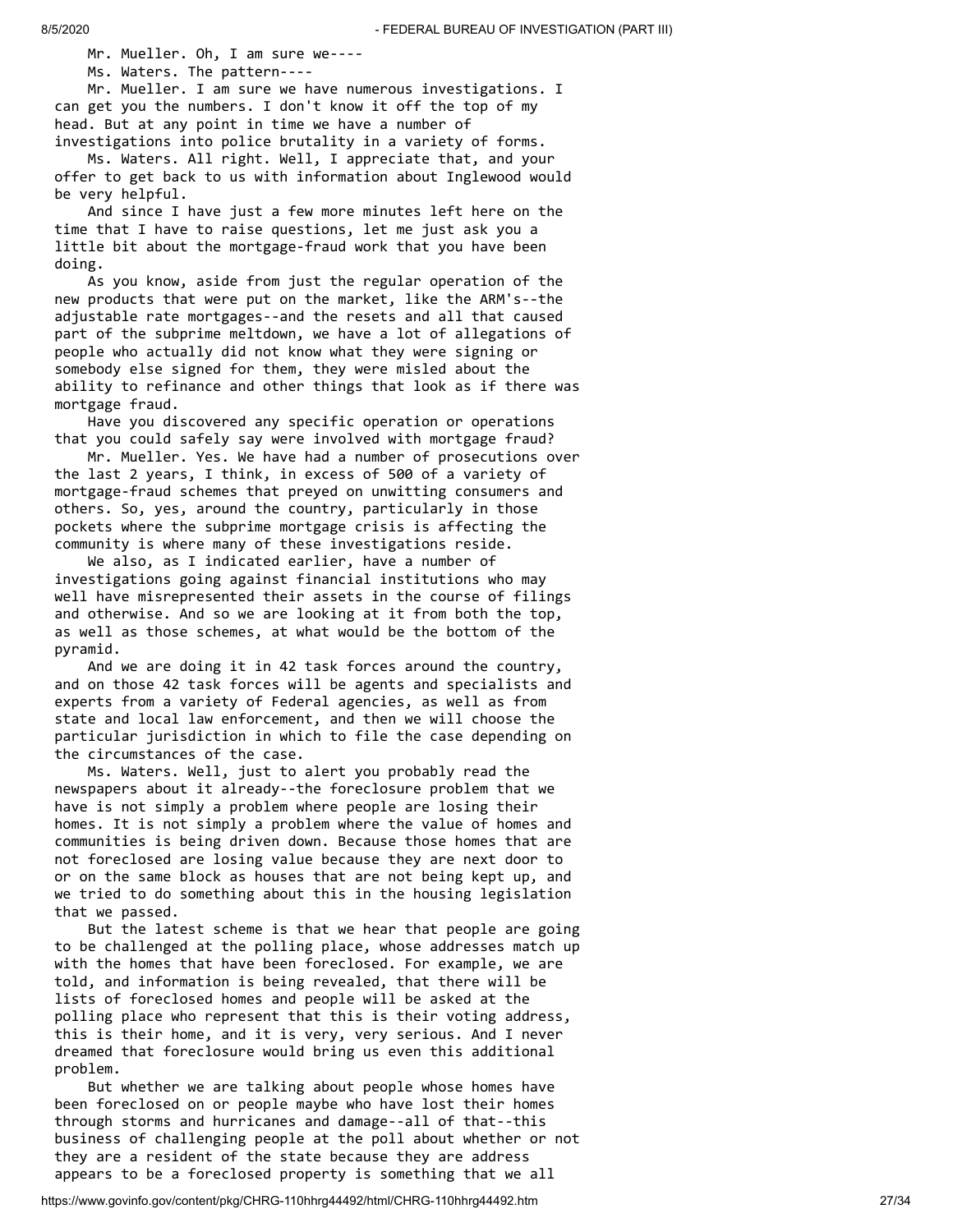are going to have to deal with. Have you heard about this? Mr. Mueller. I had not heard about it, but I can understand it. But I am not a--I must confess, I am not that familiar with the election laws as they apply to circumstances such as this and particularly different---- Ms. Waters. Who enforces the Voting Rights Act?

 Mr. Mueller. We would do the investigation. The Justice Department would be doing the prosecution.

 Ms. Waters. Okay. So I am bringing it to your attention in this hearing today that there are allegations and newspaper reports of foreclosure lists being used as a way to challenge voters at the polls. I am adding to that people who are the victims of storms and hurricanes and natural disasters because they would fall in the same category. And I am asking you to get in front of it and ask the appropriate entities in the Department of Justice to take a look a this, and let's not have this fight on election day at the polling places.

Mr. Conyers. Would the gentlelady yield?

Ms. Waters. Yes. I will yield to the Chairman.

 Mr. Conyers. Who is in charge of this in the Department of Justice, sir?

 Mr. Mueller. I would have to look. I am not--hold on just a sec. It is the Civil Rights Division.

Mr. Conyers. Uh-huh. And that is----

Mr. Mueller. I will follow up on it.

 Mr. Conyers. Okay. Do you know who is in charge of the Civil Rights Division?

 Mr. Mueller. I must confess, off the top of my head, I do not at this juncture.

It is acting A.A.G. Grace Chung Becker.

Mr. Conyers. Ms. Becker is coming over----

Ms. Waters. She is coming over?

 Mr. Conyers. Yes, Ms. Waters. We have a hearing scheduled with her.

 Ms. Waters. Well, I guess one of the things that I am taking the opportunity to do is sound the alarm so that we are not talking about it after the election what happened and investigating. This can be stopped now. We believe it is unconstitutional, it is a violation of the Voting Rights Act, and we shouldn't linger with this. We got an election coming up. And we don't want to see these challenges based on foreclosure or natural disasters. Okay?

 Mr. Conyers. The Chair is pleased now to recognize Bill Delahunt, the former Massachusetts prosecutor and a Member of the Foreign Affairs Committee, as well as Judiciary Committee.

Mr. Delahunt. Thank you, Mr. Chairman.

 I would welcome Mr. Director. Let me echo the compliments that I think Mr. Nadler sent your way earlier. I was watching his testimony, and let me say that I am pleased with the report of the inspector general regarding the FBI's behavior in terms of enhanced interrogation techniques at Guantanamo. And I also read the two-part series reviewing the book on The Washington Post, and you are to be commended personally, as well as the agency.

Mr. Mueller. Thank you.

 Mr. Delahunt. I would like to just have a conversation for my limited time about how do we improve the efficacy of oversight in terms of this Committee and the Bureau? I would like you to go back to your office and reflect on how together we could accomplish that.

 I think you heard the Chair of the full Committee in his opening remarks. His frustration was palpable. It is clear that the Bureau has a significant investment in how it is perceived, not just here in Congress but, more importantly, by the American people because, if there is a lack of confidence, it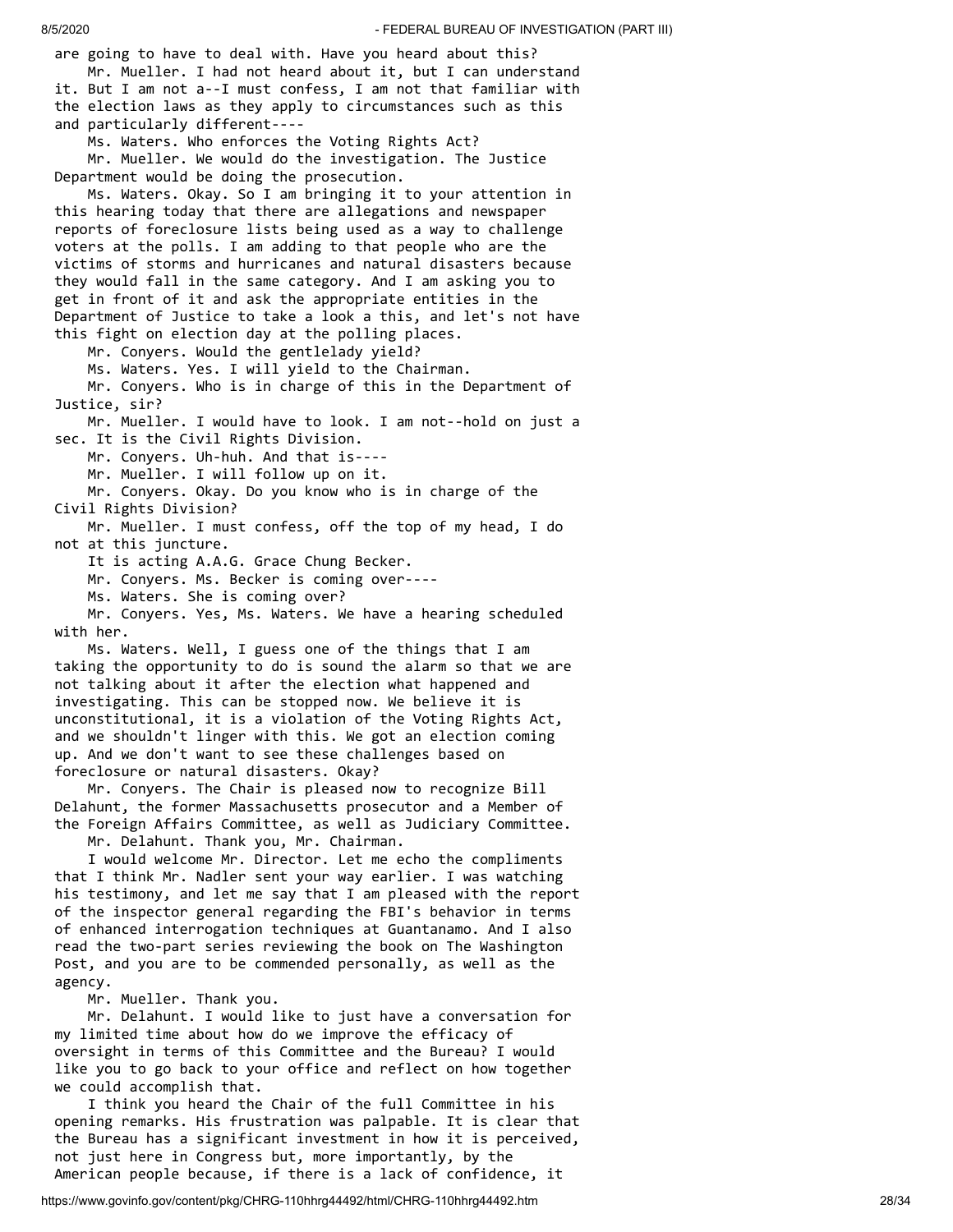is dangerous because the Bureau and the Department of Justice are integrated into the judicial branch in some aspects, obviously.

 And I share that frustration, and we need timely oversight to reassure the public that the Bureau with its power and its lack of transparency simply because of its mission in many respects is being conducted. I think we have to address that.

And let me suggest to the Chair----

 Well, before I get to talking to Mr. Conyers, let me note that, as you are aware, Mr. Lungren and I have had an interest and we have had discussions with you personally on the issue of informant guidelines. I appreciate that, and I hope to have further discussions with you on that matter.

 But the new attorney general's secret guidelines at this point in time, even if they were adopted, what kind of assurances will the American people have and this Committee that they are being fully complied with? That goes to the significance of vigorous, timely oversight. Not that we are questioning the integrity of individuals in the FBI, but we know from our experience as a democracy that checks and balances work; otherwise, we put our democracy at risk.

 But as I was suggesting to you, this format doesn't work--5 minutes, an appearance once or twice a year by yourself or even your designee in an open session. I would ask you to consider designating individuals within the Bureau to constantly communicate with members of the staff, who will be vetted and preapproved by the Chair and the Ranking Member, to maintain a constant flow of and exchange of information. There is so many issues to attend to, we are busy here, we leave here and we are on to something else. A 5-minute rule doesn't work. We are not going to get the kind of information that is necessary in a short, brief exchange like this.

 And I would encourage the Chair to consider reviewing the rules of the Committee, whether it is extending the time for questioning, whether it is having staff or individual Members interview FBI prior to public hearings so that we know what we are getting into, whether it is the creation of a Subcommittee under your direction to focus in on specific areas of significant concern, as is constantly being brought up here.

 But it is not working, and I am not suggesting that it is the responsibility exclusively of the FBI, the Department of the Justice or, clearly, this particular director, whom I have worked with in the past and for whom I have respect. But it isn't working, and I think it is important that we work together to ensure that there is vigorous, timely oversight so that the American people feel confident that a system of checks and balances is working in terms of an agency that, by its very nature, operates with limited transparency.

 I, for one, would be willing--I chair Oversight on Foreign Affairs. We have different rules there, which basically is we have no rules. We just go on and on and on, and Mueller would be there for an hour and a half. But I think it is much more effective, and I really do think that it is time that we reconsider revising our rules and maybe even adding an additional Subcommittee that you could appoint a Chair to that would report to you directly because it is not working now.

And with that, Mr. Chairman, I yield back.

 Mr. Conyers. Well, let's invite Director Mueller to make a response if he chooses.

 Mr. Mueller. I am going to start by saying, I guess I am glad I am in this Committee and not in total anarchy in some other Committee. [Laughter.]

 But the--several aspects perhaps. First, in terms of questions for the record, I don't care which administration it is--and I have been in a number now--you are somewhat always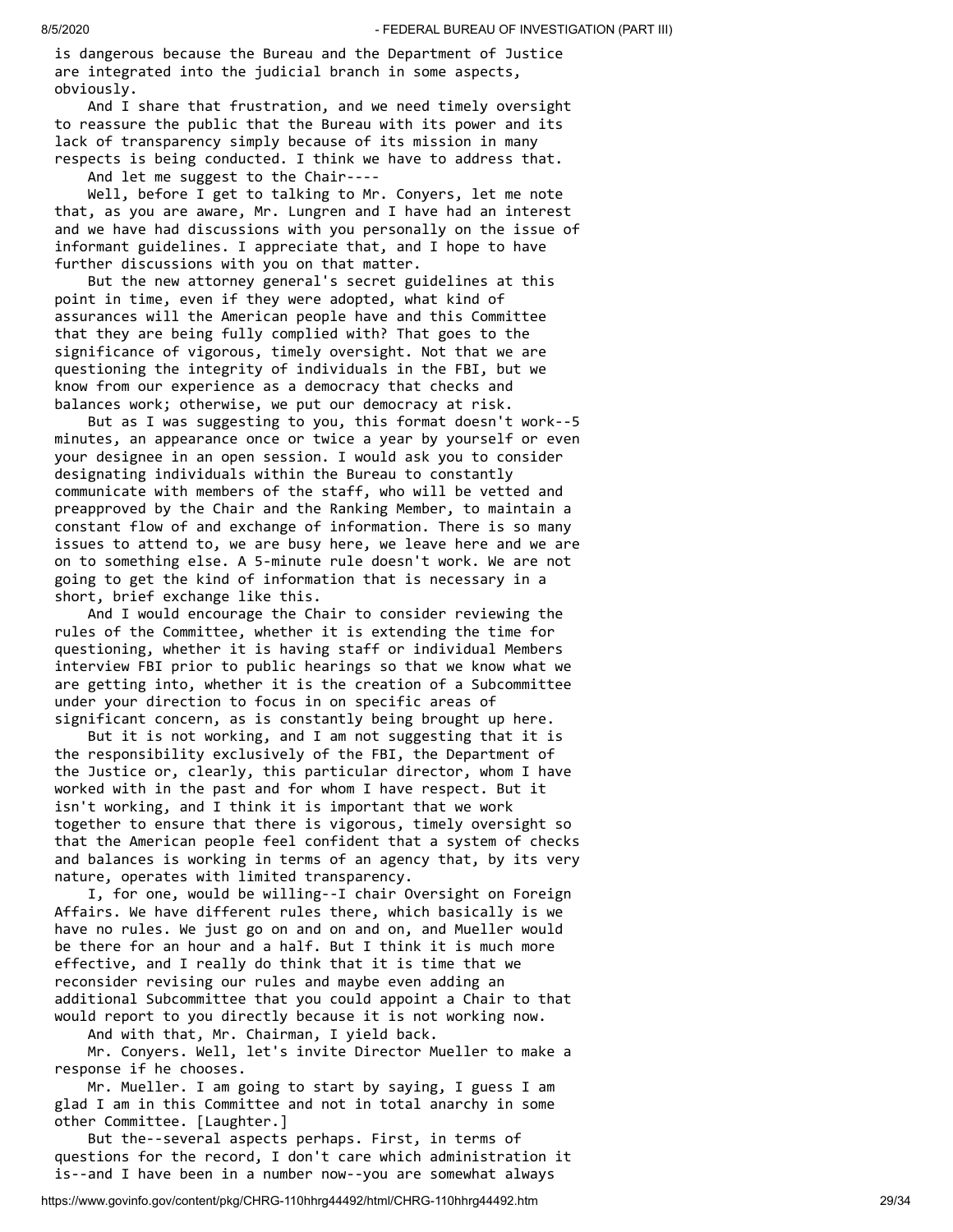going to be frustrated because, whatever administration it is wants to do the vetting of the questions that are going in, and that takes a long time, and it gets prioritized, and that which is important gets vetted early, and that which is perceived by others who have to look at it does not. And so, regardless of the administration, I think there will be some frustration.

 I do believe that it is important for us and the staff of the Congressional Affairs Office and the FBI to work very closely with the staff of the Committee, and we have, and we have attempted to respond to questions and to provide briefings upon request.

 Lastly, I would say that I would be--and have--if there is an issue that I can come up and discuss with the Committee as a whole or a segment of the Committee that has a particular interest in an issue, such as the issue of handling informants, I am always to come up and have an informal dialogue for whatever it takes to have a dialogue--a discussion--that is not in the somewhat formalistic confines of a hearing but in addition to a hearing. And so whatever I can do to make it work better with the structures we currently have, I am willing to try.

Mr. Conyers. Thank you.

 Attorney Artur Davis, a former member of the Department of Justice, from Alabama.

Mr. Davis. Thank you, Mr. Chairman.

 And I will have to be brief, Mr. Director, as we have a vote that has got about 6 minutes left on it.

 But let me try to turn, if I can, to the question of the new Attorney General Guidelines. I know you have been asked about that, but I wanted to flesh out some areas that are left over.

 You probably saw The New York Times story by Eric Lichtblow on August 21, and this is his characterization--his phrase--but he opens the story by saying that the new standard doesn't require, ``a clear basis for suspicion.''

 The Supreme Court and, to my knowledge, no other court have ever grappled with the question of the relationship between the standard for investigation in a FBI bureau context and, say, the relationship between that standard and the conventional Terry standard that we have. As you know from your days on the street, your days as a prosecutor, Terry v. Ohio states that there has to be a clear, articulable basis for a police encounter with someone. And that is kind of informally been thought to be the standard for opening up some kind of an investigation, I suppose, and the departmental context. This seems to weaken that standard. So I want you to comment on that for a second.

 What, based on your time as a U.S. attorney and your time now as director of the Bureau, what do you understand the relationship to be between, say, a Terry standard for a police encounter and the Bureau's own internal standards for opening an investigation?

 Mr. Mueller. I guess I would start by saying I am not certain I would agree that the appropriate analogy is a police encounter because there is, I believe, some Fourth Amendment- there is a Fourth Amendment right that attends to a person walking on the street, although it is not the same as, quite obviously, a search warrant. And I am not certain that is the correct analogy.

 I do believe that we open investigations on the criminal side with an allegation. It can be a criminal tax case in which a spouse says the other spouse is breaking the income tax laws. We open an investigation, we do it on that allegation, and it may well turn out that it was one spouse trying to get back to another----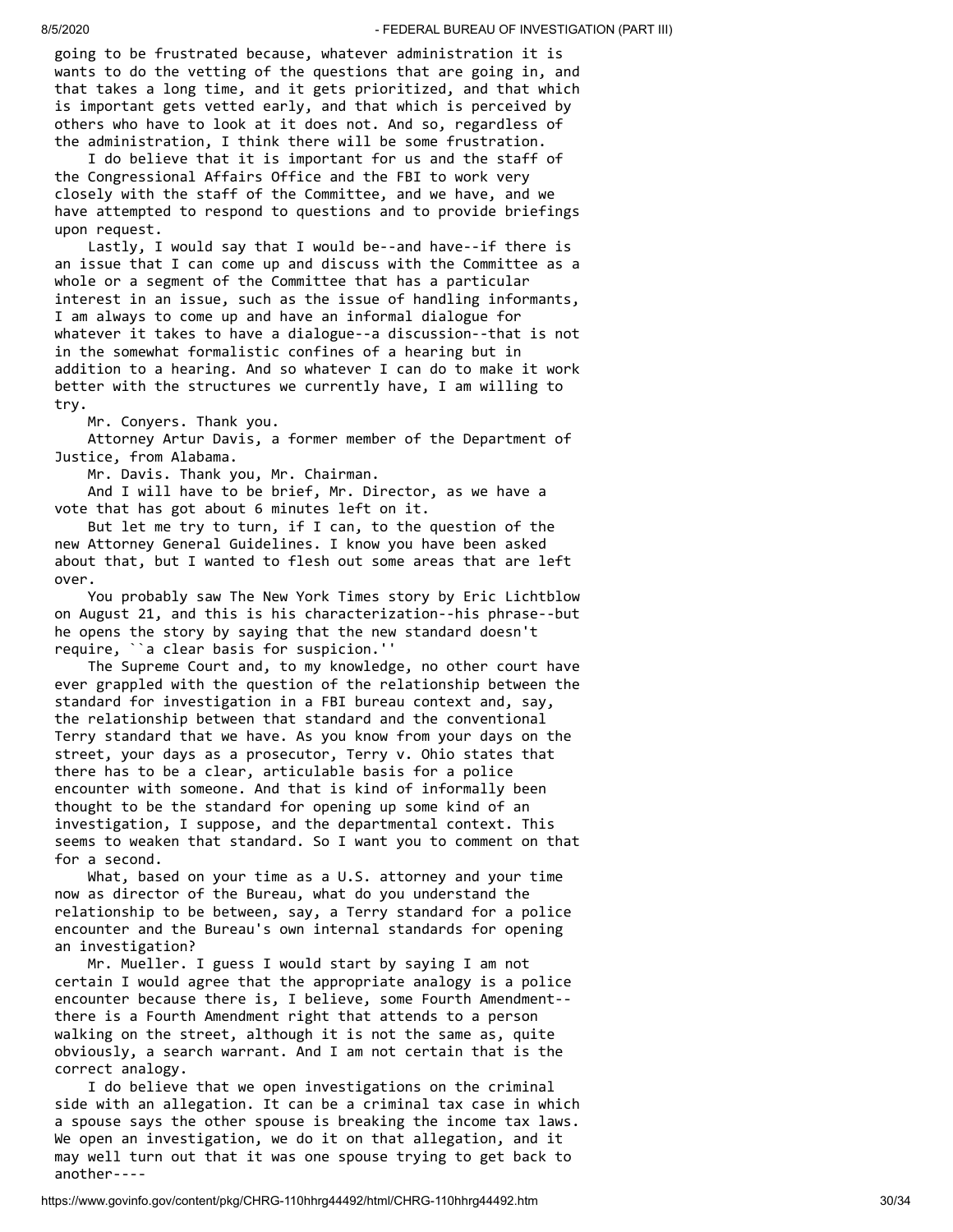Mr. Davis. Well, given time constraints, let me jump in. As I understand the plan, as it has been characterized in print, agents pursuing national security leads could employ

physical surveillance, deploy informants and engage in pretext interviews. Now, some of those do look a lot like what Terry means to guard against, encounters with individuals.

 So do you believe that the new standards create a doctrine that is less than the Terry standard of reasonable, articulable suspicion?

 Mr. Mueller. Well, it is not a new doctrine. It is the ability to employ particular methods at a particular point in time with regard to, on the national security side----

Mr. Davis. I understand.

Mr. Mueller [continuing]. But tied to----

Mr. Davis. Is it less than the Terry standard of

reasonable, articulable suspicion, in your opinion?

Mr. Mueller. Yes.

Mr. Davis. And how would you define the new standard?

 Mr. Mueller. It can be an allegation. It can be a threat. It can be, for instance, a perceived threat by the U.S. government that one particular country is intent on stealing its secrets and, therefore, you have to identify the secrets that they are going to try to steal and then address the threat and identify those persons who are going to--or intend to steal the secrets.

Mr. Davis. Should there be----

 Mr. Mueller [continuing]. Can identify a particular person at the point, you know the threat is there. Or I used the example previously of western Pakistan, where we know persons are going for training in terrorist camps.

 Mr. Davis. But let me jump in again given time constraints. Should there be a more protective standard for American citizens than non-American citizens?

 Mr. Mueller. I don't believe that is the case. We operate within the United States--fully 99 percent of our encounters-- --

 Mr. Davis. I understand that. But should there be a more protective standard for an American citizen who might be subject to physical surveillance, as opposed to a non-American citizen?

 Mr. Mueller. Well, there is that distinction in certain of the more intrusive areas, such as interceptions and the like. I do not believe at the outset, where you have an allegation or you have a threat that you are investigating, that there ought to be a more substantial standard.

 Mr. Davis. Well, let me just end this, Director, by saying that I think that the problem, frankly, doesn't so much lie with your intent. I think you have been an outstanding director of the Bureau. The problem, as we know, lies with how individual agents may take the new grant of authority. And you and I both know that good agents try to push the bounds. And if you lower the scope, if you lower the standard, they are going to engage in more aggressive conduct.

 It seems there are a lot of open questions here as to whether American citizens should be subjected to a more protective standard. I would argue they should. And, finally, it seems there are very real questions as to exactly how this new scope of authority is going to operate and practice, not in theory but in practice.

 Mr. Mueller. I meant to point out and should have pointed out that there is one area in which you can't collect. You cannot collect on a U.S. citizen, for instance, who is--solely to monitor First Amendment activities, whatever those First Amendment activities might be. Now, that is a different standard than for noncitizens.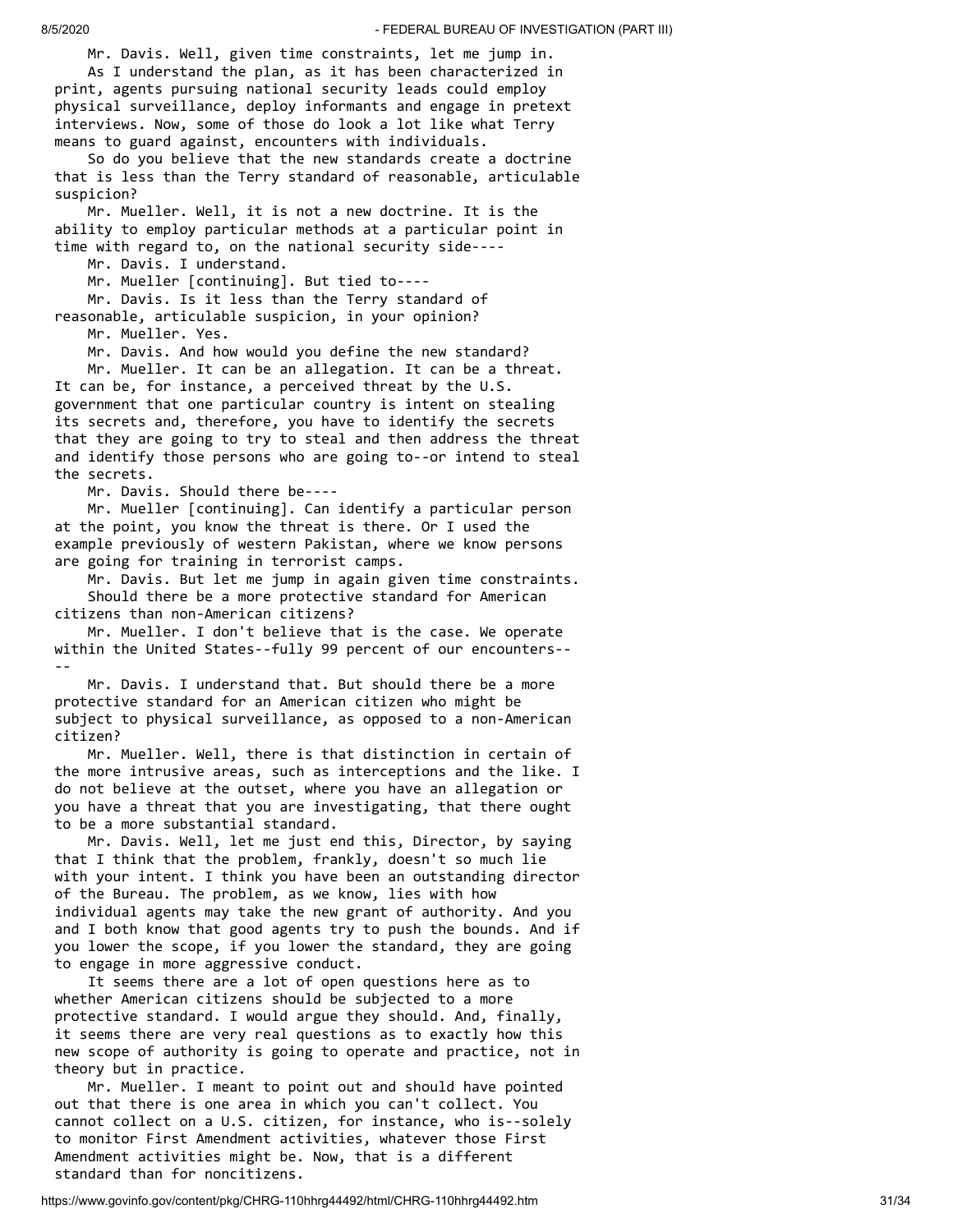But, nonetheless, I do believe that the bar should be relatively low in terms of initiating what we call an assessment to determine whether or not it is a valid threat or not.

Mr. Conyers. Thank you very much, Mr. Mueller.

 We have in Michigan in the Macomb County the Republican Party Chair, Mr. James Carabelli, announcing that they are going to examine whether people are using the polls who once lived in foreclosed homes.

 We have another issue in which attorney Eric Doster, a lawyer for the Michigan Republican Party, who is involved in election-day challenges to voters, saying that they intend to use the practice of voter caging, in which, based on returns of mail, that anybody that fits in to that category, will also be challenged.

 Can you help us initiate an investigation into these two considerations?

 Mr. Mueller. Our protocol, when it comes to election crimes, is to consult with the Department of Justice and put the fact pattern that you have described to the Department of Justice--I think it is the Election Crime section--and to the extent that further investigation is warranted, we will do so at the direction of the Election Crimes section.

Mr. Conyers. Can I be advised of the outcome of that?

Mr. Mueller. Yes, sir. We will get back to you----

Mr. Conyers. Between today and tomorrow?

 Mr. Mueller. We will try to do so. We will have to get the fact pattern from your staff and then consult with the Department of Justice and perhaps have the department get back

to you. If not, we will get back to you one way or the other. Mr. Conyers. Thank you. And thank you very much for your attendance today. Mr. Mueller. Thank you. Mr. Conyers. That ends the Committee hearing. Mr. Mueller. Thank you, sir. [Whereupon, at 12:11 p.m., the Committee was adjourned.]

 A P P E N D I X ----------

Material Submitted for the Hearing Record

 Prepared Statement of the Honorable Sheila Jackson Lee, a Representative in Congress from the State of Texas, and Member, Committee on the Judiciary

 Thank you, Mr. Chairman, and ranking member, for convening today's very important hearing on the oversight of the Federal Bureau of Investigation (FBI). The Committee has general oversight jurisdiction over the FBI as part of the Department of Justice. There are a number of issues relating to the FBI which require congressional oversight, including the FBI's use of national security letters (NSLs) and Section 215 orders for business records, the Sentinel Program, name-checks for immigration beneficiaries, and wire-tapping of congressional offices, among other issues.

 The FBI was established in 1908 and has approximately 30,341 employees, 12, 590 of which are special agents. In fiscal year 2007, the FBI's total budget was approximately \$6.04 billion, including \$318 million in program increases for its counterterrorism, surveillance, information technology, forensics, training, and information sharing programs.

 The goal of the FBI is to protect and defend the United States against terrorist and foreign intelligence threats, to uphold and enforce the criminal laws of the United States, and to provide leadership and criminal justice services to federal, state, municipal,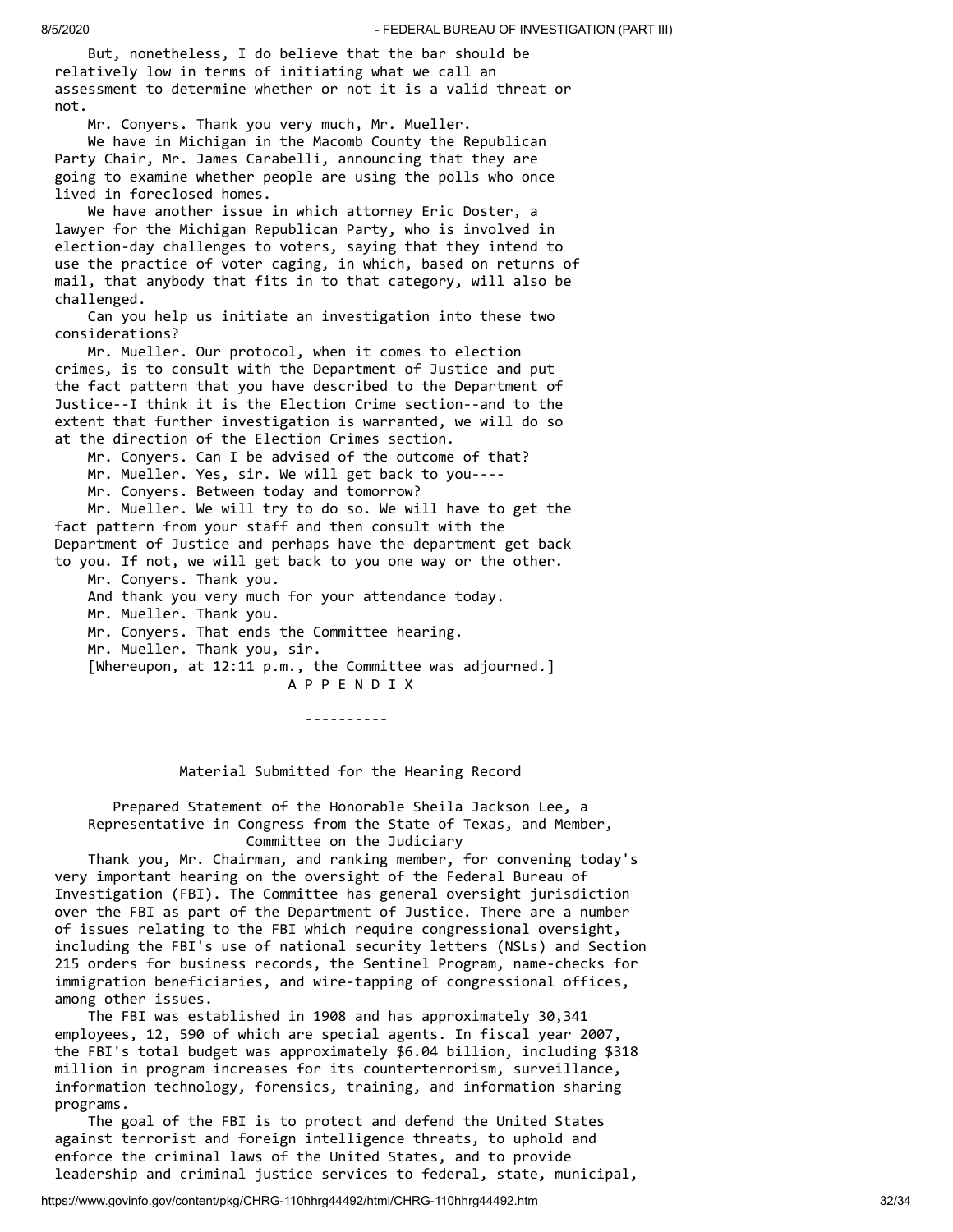and international agencies and partners. In executing its priorities, the FBI produces and uses intelligence to protect the nation from threats and to bring to justice those who violate the law.

 The FBI lists ten priorities: 1) protect the United States from terrorist attack; 2) protect the United States against foreign intelligence operations and espionage; 3) protect the United States against cyber-based attacks and high-technology crimes;

 4) combat public corruption at al levels; 5) protect civil rights; 6) combat transnational/national criminal organizations and enterprises; 7) combat major white-collar crime; 8) combat significant; 9) support federal, state, local and international partners; and 10) upgrade technology to successfully perform the FBI's mission.

 Last month, the Justice Department's Office of the Inspector General (OIG) released its report on the FBI's use of National Security Letters (NSLs) in 2006. OIG stated in that report that since the issuance of its March 2007 report, the FBI and the Department have made progress in implementing the recommendations from the 2007 report and adopting other corrective actions regarding the use of NSL. OIG noted that the FBI has issued guidance on the use of NSLs, provided mandatory training to FBI employees on the use of NSLs, and developed a new data system to facilitate the issuance of NSLs and improve accuracy of NSL data in required congressional reports.

 The FBI also created a new Office of Integrity and Compliance to ensure that national security investigations and other FBI activities are conducted in a manner consistent with appropriate laws, regulations, and policies. Importantly, the OIG report noted that the policies initiated from top levels did not always adequately filter down to the FBI field offices.

 The OIG provided several recommendations for the information to be implemented in the field offices. The OIG noted that it was troubled by the fact that 11 blanket NSLs issued by headquarters in 2006 that sought telephone data on 3,800 telephone numbers did not comply with the Patriot Reauthorization Act requirements regarding these provisions, internal FBI policy, or both.

 OIG also identified 84 possible intelligence violations involving the use of NSLs, of which the FBI determined that 34 needed to be reported to the President's Intelligence Oversight Board. OIG also found that Section 215 orders were the subject of processing delays. These delays were the result of too few resources being allocated to handle the requests, a complex review process, and legal questions regarding whether the applications met the statutory requirements.

 The March 2008 OIG report also determined that the FBI is the only component of the Justice Department that nominates known or suspected terrorists for inclusion on the consolidated terrorist watchlist. The OIG report has found that the FBI has not been diligent in updating or removing information concerning suspected terrorists.

 The FBI runs the National Name Check Program to provide information in FBI files to other government agencies requesting information about an individual. The United States Citizenship and Immigration Service (USCIS) within the Department of Homeland Security and the Department of State requests such information for most immigration beneficiaries before any either agency grants a benefit. There is a backlog of name checks cases that have not been addressed by the FBI.

 The FBI wiretaps came under increasing scrutiny when they picked up the voices of several members of Congress in their conversations with Congressman Rick Renzi. The wiretaps reportedly were authorized pursuant to the FBI's investigation of Congressman Renzi's land deal. There has been no indication of any wrongdoing by any member other than Congressman Renzi.

 Violent crime is on the rise and Congress under the Bush Administration has severely cut federal crime-fighting funds. Since 2002, the Bush Administration has cut \$2 billion from federal crimerighting funds. The cuts would come from funds for grants to state and local law enforcement. Thus, the Administration is dedicating vast federal resources to counter-terrorism but it has done so at the